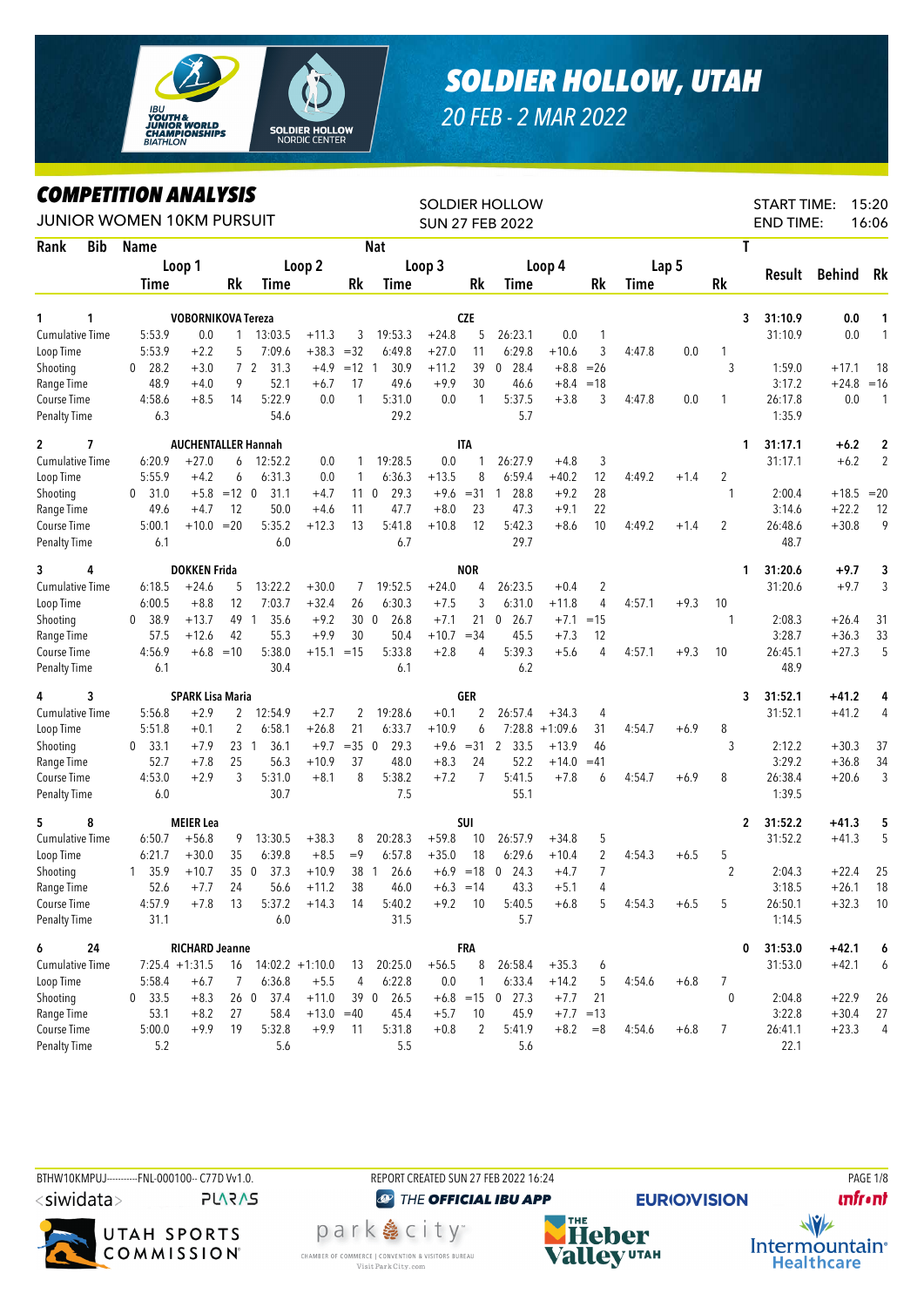| Bib<br>Rank                               | <b>Name</b>      |                                       |                 |                        |                               |                 | <b>Nat</b>             |                               |                |                        |                               |                    |        |         | T              |                    |                        |                |
|-------------------------------------------|------------------|---------------------------------------|-----------------|------------------------|-------------------------------|-----------------|------------------------|-------------------------------|----------------|------------------------|-------------------------------|--------------------|--------|---------|----------------|--------------------|------------------------|----------------|
|                                           |                  | Loop 1                                |                 |                        | Loop 2                        |                 |                        | Loop 3                        |                |                        | Loop 4                        |                    |        | Lap 5   |                | Result             | <b>Behind</b>          | Rk             |
|                                           | Time             |                                       | Rk              | Time                   |                               | Rk              | Time                   |                               | Rk             | Time                   |                               | Rk                 | Time   |         | Rk             |                    |                        |                |
| 9<br>7                                    |                  |                                       |                 |                        |                               |                 |                        |                               | <b>FIN</b>     |                        |                               |                    |        |         |                |                    |                        |                |
| <b>Cumulative Time</b>                    | 6:31.2           | <b>KERANEN Noora Kaisa</b><br>$+37.3$ | $7^{\circ}$     | 13:08.1                | $+15.9$                       | 5               | 19:41.6                | $+13.1$                       | 3              | 27:10.0                | $+46.9$                       | 7                  |        |         | $\mathbf{2}$   | 32:21.3<br>32:21.3 | $+1:10.4$<br>$+1:10.4$ | 7<br>7         |
| Loop Time                                 | 5:59.2           | $+7.5$                                | 10              | 6:36.9                 | $+5.6$                        | 5               | 6:33.5                 | $+10.7$                       | 4              | 7:28.4                 | $+1:09.2$                     | $=29$              | 5:11.3 | $+23.5$ | 22             |                    |                        |                |
| Shooting                                  | 31.8<br>0        | $+6.6$                                | 160             | 30.2                   | $+3.8$                        | 8               | 23.8<br>$\mathbf{0}$   | $+4.1$                        | 4              | 25.7<br>2              | $+6.1$                        | $=12$              |        |         | 2              | 1:51.8             | $+9.9$                 | $\overline{7}$ |
| Range Time                                | 48.2             | $+3.3$                                | 8               | 49.1                   | $+3.7$                        | 8               | 42.5                   | $+2.8$                        | $=$ 3          | 44.6                   | $+6.4$                        | 9                  |        |         |                | 3:04.4             | $+12.0$                | 4              |
| <b>Course Time</b><br><b>Penalty Time</b> | 5:05.2<br>5.7    | $+15.1$                               | 33              | 5:41.9<br>5.8          | $+19.0$                       | 23              | 5:44.9<br>6.1          | $+13.9$                       | 22             | 5:48.7<br>55.1         | $+15.0$                       | 12                 | 5:11.3 | $+23.5$ | 22             | 27:32.0<br>1:12.9  | $+1:14.2$              | 20             |
| 18<br>8                                   |                  | <b>MUELLER Luise</b>                  |                 |                        |                               |                 |                        |                               | <b>GER</b>     |                        |                               |                    |        |         | 1              | 32:23.2            | $+1:12.3$              | 8              |
| <b>Cumulative Time</b>                    | 5:58.8           | $7:10.8 + 1:16.9$<br>$+7.1$           | 13<br>8         | 13:49.7<br>6:38.9      | $+57.5$<br>$+7.6$             | 11<br>8         | 20:27.3<br>6:37.6      | $+58.8$<br>$+14.8$            | 9<br>10        | 27:28.7<br>7:01.4      | $+1:05.6$<br>$+42.2$          | 11<br>13           | 4:54.5 | $+6.7$  |                | 32:23.2            | $+1:12.3$              | 8              |
| Loop Time<br>Shooting                     | 0<br>33.6        | $+8.4$                                | 27              | $\mathbf 0$<br>34.2    | $+7.8$                        | $= 22$          | 29.4<br>- 0            | $+9.7$                        | 33             | 28.0<br>1              | +8.4                          | 24                 |        |         | 6<br>1         | 2:05.3             | $+23.4$                | $= 28$         |
| Range Time                                | 54.4             |                                       | $+9.5 = 32$     | 54.7                   | $+9.3$                        | 28              | 48.8                   | $+9.1$                        | 26             | 48.1                   | $+9.9$                        | 24                 |        |         |                | 3:26.0             | $+33.6$                | 29             |
| Course Time                               | 4:58.9           | $+8.8$                                | 15              | 5:38.0                 | $+15.1$                       | $=15$           | 5:42.5                 | $+11.5$                       | 14             | 5:41.8                 | $+8.1$                        | 7                  | 4:54.5 | $+6.7$  | 6              | 26:55.7            | $+37.9$                | 12             |
| <b>Penalty Time</b>                       | 5.5              |                                       |                 | 6.2                    |                               |                 | 6.3                    |                               |                | 31.4                   |                               |                    |        |         |                | 49.5               |                        |                |
| 17<br>9                                   |                  | KAPUSTOVA Ema                         |                 |                        |                               |                 |                        |                               | <b>SVK</b>     |                        |                               |                    |        |         | 1              | 32:23.7            | $+1:12.8$              | 9              |
| <b>Cumulative Time</b><br>Loop Time       | 6:02.1           | $6:58.1 + 1:04.2$<br>$+10.4$          | 10<br>14        | 14:07.9<br>7:09.8      | $+1:15.7$<br>$+38.5$          | 14<br>34        | 20:43.3<br>6:35.4      | $+1:14.8$<br>$+12.6$          | 13<br>7        | 27:23.0<br>6:39.7      | $+59.9$<br>$+20.5$            | 9<br>6             | 5:00.7 | $+12.9$ | 12             | 32:23.7            | $+1:12.8$              | 9              |
| Shooting                                  | 0<br>36.5        | $+11.3$                               | $=39$           | 36.0<br>-1             | $+9.6$                        | 34 0            | 24.6                   | $+4.9$                        | $\overline{7}$ | 24.0<br>0              | $+4.4$                        | 6                  |        |         | 1              | 2:01.3             | $+19.4$                | 23             |
| Range Time                                | 57.0             | $+12.1$                               | 41              | 55.5                   | $+10.1$                       | $= 31$          | 43.6                   | $+3.9$                        | 5              | 41.1                   | $+2.9$                        | $=2$               |        |         |                | 3:17.2             | $+24.8$                | $=16$          |
| Course Time                               | 4:59.3           | $+9.2$                                | 17              | 5:42.8                 | $+19.9$                       | 24              | 5:45.9                 | $+14.9$                       | 23             | 5:52.8                 | $+19.1$                       | 19                 | 5:00.7 | $+12.9$ | 12             | 27:21.5            | $+1:03.7$              | 17             |
| <b>Penalty Time</b>                       | 5.7              |                                       |                 | 31.5                   |                               |                 | 5.9                    |                               |                | 5.7                    |                               |                    |        |         |                | 49.0               |                        |                |
| 5<br>10                                   |                  | <b>TRABUCCHI Beatrice</b>             |                 |                        |                               |                 |                        |                               | IΤΑ            |                        |                               |                    |        |         | 3              | 32:27.1            | $+1:16.2$              | 10             |
| <b>Cumulative Time</b><br>Loop Time       | 6:12.7<br>5:51.7 | $+18.8$<br>0.0                        | 3<br>1          | 13:06.8<br>6:54.1      | $+14.6$<br>$+22.8$            | 4<br>15         | 20:07.2<br>7:00.4      | $+38.7$<br>$+37.6$            | 6<br>21        | 27:23.8<br>7:16.6      | $+1:00.7$<br>$+57.4$          | 10<br>23           | 5:03.3 | $+15.5$ | 13             | 32:27.1            | $+1:16.2$              | 10             |
| Shooting                                  | 32.2<br>0        | $+7.0$                                | 20 1            | 31.4                   | $+5.0$                        | $=14$ 1         | 27.7                   | $+8.0$                        | 25             | 27.4<br>-1             | $+7.8$                        | 22                 |        |         | 3              | 1:58.8             | $+16.9$                | 17             |
| Range Time                                | 51.2             | $+6.3$                                | 15              | 50.9                   | $+5.5$                        | 13              | 46.8                   | $+7.1$                        | 20             | 45.9                   | $+7.7$                        | $=13$              |        |         |                | 3:14.8             | $+22.4$                | 13             |
| Course Time                               | 4:54.5           | $+4.4$                                | 5               | 5:32.7                 | $+9.8$                        | 10              | 5:42.2                 | $+11.2$                       | 13             | 5:58.1                 | $+24.4$                       | 25                 | 5:03.3 | $+15.5$ | 13             | 27:10.8            | $+53.0$                | 15             |
| <b>Penalty Time</b>                       | 5.9              |                                       |                 | 30.5                   |                               |                 | 31.3                   |                               |                | 32.6                   |                               |                    |        |         |                | 1:40.4             |                        |                |
| 28<br>11                                  |                  | <b>MICHELON Oceane</b>                |                 |                        |                               |                 |                        |                               | FRA            |                        |                               |                    |        |         | $\overline{2}$ | 32:30.5            | $+1:19.6$              | 11             |
| Cumulative Time<br>Loop Time              | 6:22.6           | $8:07.6 +2:13.7$<br>$+30.9$           | 30<br>36        | 6:50.4                 | $14:58.0 + 2:05.8$<br>$+19.1$ | 25<br>13        | 6:23.4                 | $21:21.4 +1:52.9$<br>$+0.6$   | 19<br>2        | 6:19.2                 | $27:40.6 + 1:17.5$<br>0.0     | 13<br>$\mathbf{1}$ | 4:49.9 | $+2.1$  | 3              | 32:30.5            | $+1:19.6$              | 11             |
| Shooting                                  | 32.7<br>1        | $+7.5$                                | 22              | 31.3<br>$\overline{1}$ | $+4.9$                        | $=12$ 0         | 19.7                   | 0.0                           | 1              | 19.6<br>0              | 0.0                           | $\mathbf{1}$       |        |         | 2              | 1:43.5             | $+1.6$                 | 2              |
| Range Time                                | 52.9             | $+8.0$                                | 26              | 49.7                   | $+4.3$                        | 10              | 41.4                   | $+1.7$                        | 2              | 38.2                   | 0.0                           | $\mathbf{1}$       |        |         |                | 3:02.2             | $+9.8$                 | $\overline{2}$ |
| <b>Course Time</b>                        | 4:59.9           | $+9.8$                                | 18              | 5:30.9                 | $+8.0$                        | 7               | 5:36.5                 | $+5.5$                        | 5              | 5:35.6                 | $+1.9$                        | $\overline{2}$     | 4:49.9 | $+2.1$  | 3              | 26:32.8            | $+15.0$                | $\overline{2}$ |
| <b>Penalty Time</b>                       | 29.7             |                                       |                 | 29.7                   |                               |                 | 5.4                    |                               |                | 5.4                    |                               |                    |        |         |                | 1:10.4             |                        |                |
| 2<br>12                                   |                  | <b>PASSLER Rebecca</b>                |                 |                        |                               |                 |                        |                               | <b>ITA</b>     |                        |                               |                    |        |         | 4              | 32:35.1            | $+1:24.2$              | - 12           |
| Cumulative Time<br>Loop Time              | 6:16.5<br>6:16.5 | $+22.6$<br>$+24.8 = 24$               |                 | 4 13:16.7<br>7:00.2    | $+24.5$<br>$+28.9$            | 6<br>24         | 20:12.5<br>6:55.8      | $+44.0$<br>$+33.0$            | 7<br>17        | 27:20.1<br>7:07.6      | $+57.0$<br>$+48.4$            | 8<br>16            | 5:15.0 | $+27.2$ | 29             | 32:35.1            | $+1:24.2$              | -12            |
| Shooting                                  | $1\quad 25.3$    | $+0.1$                                |                 | 2 <sub>1</sub><br>26.6 | $+0.2$                        |                 | 2 <sub>1</sub><br>27.5 |                               | $+7.8$ = 23    | 22.4<br>$\overline{1}$ | $+2.8$                        | $=2$               |        |         | 4              | 1:41.9             | 0.0                    | 1              |
| Range Time                                | 44.9             | 0.0                                   | $\mathbf{1}$    | 46.7                   | $+1.3$                        | $\overline{2}$  | 39.7                   | 0.0                           | $\overline{1}$ | 41.1                   | $+2.9$                        | $=2$               |        |         |                | 2:52.4             | 0.0                    | $\mathbf{1}$   |
| Course Time                               | 4:59.2           | $+9.1$                                | 16              | 5:40.5                 | $+17.6 = 19$                  |                 | 5:42.8                 | $+11.8$                       | 15             | 5:52.1                 | $+18.4$                       | 17                 | 5:15.0 | $+27.2$ | 29             | 27:29.6            | $+1:11.8$              | -19            |
| <b>Penalty Time</b>                       | 32.4             |                                       |                 | 32.9                   |                               |                 | 33.3                   |                               |                | 34.4                   |                               |                    |        |         |                | 2:13.1             |                        |                |
| 21<br>13                                  |                  | <b>PUFF Johanna</b>                   |                 |                        |                               |                 |                        |                               | <b>GER</b>     |                        |                               |                    |        |         | $\mathbf{2}$   | 32:49.4            | $+1:38.5$              | 13             |
| Cumulative Time<br>Loop Time              | 6:09.9           | $7:31.9 +1:38.0$<br>$+18.2$           | 20<br>22        | 6:52.1                 | $14:24.0 + 1:31.8$<br>$+20.8$ | 19<br>14        | 6:33.6                 | $20:57.6 + 1:29.1$<br>$+10.8$ | 14<br>5        | 6:46.0                 | $27:43.6 +1:20.5$<br>$+26.8$  | 14<br>8            | 5:05.8 | $+18.0$ | 16             | 32:49.4            | $+1:38.5$              | 13             |
| Shooting                                  | 1 29.4           | $+4.2$                                | 10 <sub>1</sub> | 31.5                   | $+5.1$                        | 16 <sub>0</sub> | 23.3                   | $+3.6$                        | $=2$           | $\mathbf 0$<br>25.4    | $+5.8$                        | 11                 |        |         | $\overline{2}$ | 1:49.8             | $+7.9$                 | 5              |
| Range Time                                | 49.0             | $+4.1$                                | 10              | 50.5                   | $+5.1$                        | 12              | 44.1                   | $+4.4$                        | 6              | 43.9                   | $+5.7$                        | $=7$               |        |         |                | 3:07.5             | $+15.1$                | 6              |
| Course Time                               | 4:50.1           | 0.0                                   | 1               | 5:30.3                 | $+7.4$                        | 4               | 5:43.6                 | $+12.6$                       | 17             | 5:56.3                 | $+22.6$                       | 21                 | 5:05.8 | $+18.0$ | 16             | 27:06.1            | $+48.3$                | 14             |
| <b>Penalty Time</b>                       | 30.7             |                                       |                 | 31.2                   |                               |                 | 5.9                    |                               |                | 5.8                    |                               |                    |        |         |                | 1:13.8             |                        |                |
| 14<br>15                                  |                  | <b>MACHYNIAKOVA Julia</b>             |                 |                        |                               |                 |                        |                               | <b>SVK</b>     |                        |                               |                    |        |         | 2              | 33:03.2            | $+1:52.3$              | -14            |
| <b>Cumulative Time</b><br>Loop Time       | 6:30.7           | $7:19.7 +1:25.8$<br>$+39.0$           | 15<br>37        | 6:34.8                 | $13:54.5 + 1:02.3$<br>$+3.5$  | 12<br>3         | 6:36.7                 | $20:31.2 +1:02.7$<br>$+13.9$  | 11<br>9        | 7:08.9                 | $27:40.1 + 1:17.0$<br>$+49.7$ | 12<br>17           | 5:23.1 | $+35.3$ | 38             | 33:03.2            | $+1:52.3$              | -14            |
| Shooting                                  | 1 38.8           | $+13.6$                               | 48 0            | 27.7                   | $+1.3$                        |                 | 3 0<br>23.3            | $+3.6$                        |                | $= 2$ 1 22.7           | $+3.1$                        | 4                  |        |         | $\overline{2}$ | 1:52.7             | $+10.8$                | 8              |
| Range Time                                | 58.7             | $+13.8 = 47$                          |                 | 48.4                   | $+3.0$                        | 4               | 42.5                   | $+2.8$                        | $=$ 3          | 43.9                   | $+5.7$                        | $=7$               |        |         |                | 3:13.5             | $+21.1$                | 10             |
| Course Time                               | 5:00.6           | $+10.5$                               | 23              | 5:40.5                 | $+17.6 = 19$                  |                 | 5:48.1                 | $+17.1$                       | 24             | 5:52.2                 | $+18.5$                       | 18                 | 5:23.1 | $+35.3$ | 38             | 27:44.5            | $+1:26.7$              | 23             |
| <b>Penalty Time</b>                       | 31.4             |                                       |                 | 5.9                    |                               |                 | 6.1                    |                               |                | 32.7                   |                               |                    |        |         |                | 1:16.3             |                        |                |

BTHW10KMPUJ-----------FNL-000100-- C77D Vv1.0. <siwidata>

**PLARAS** 



REPORT CREATED SUN 27 FEB 2022 16:24 **@** THE OFFICIAL IBU APP

park e city<sup>®</sup> CHAMBER OF COMMERCE | CONVENTION & VISITORS BUREAU<br>Visit Park City.com



**EURIO)VISION** 

**PAGE 2/8 unfront** 

 $\frac{1}{\sqrt{2}}$ Intermountain<sup>®</sup><br>Healthcare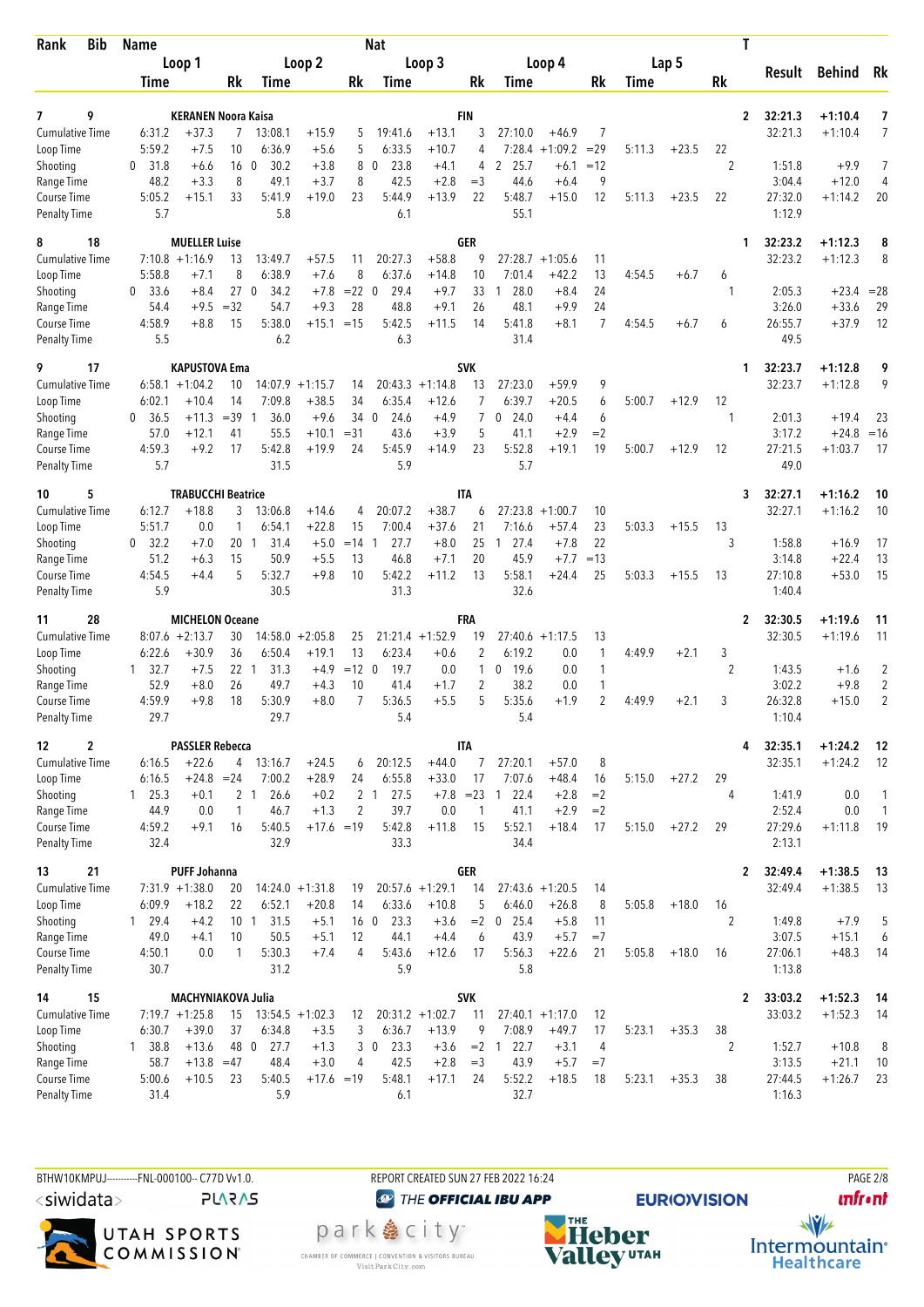| <b>Bib</b><br>Rank                 | <b>Name</b>    |                                         |         |                        |                        |                 | Nat                  |                    |                  |                |                    |            |        |              | Τ     |                         |                        |          |
|------------------------------------|----------------|-----------------------------------------|---------|------------------------|------------------------|-----------------|----------------------|--------------------|------------------|----------------|--------------------|------------|--------|--------------|-------|-------------------------|------------------------|----------|
|                                    |                | Loop 1                                  |         |                        | Loop 2                 |                 |                      | Loop 3             |                  |                | Loop 4             |            |        | Lap 5        |       | Result                  | Behind                 | Rk       |
|                                    | Time           |                                         | Rk      | Time                   |                        | Rk              | Time                 |                    | Rk               | Time           |                    | Rk         | Time   |              | Rk    |                         |                        |          |
|                                    |                |                                         |         |                        |                        |                 |                      |                    |                  |                |                    |            |        |              |       |                         |                        |          |
| 11<br>15<br><b>Cumulative Time</b> | 6:40.2         | <b>COUPE Camille</b><br>$+46.3$         | 8       | 13:35.4                | $+43.2$                |                 | 20:34.0              | $+1:05.5$          | FRA<br>12        |                | $28:21.2 +1:58.1$  | 16         |        |              | 5     | 33:20.3<br>33:20.3      | $+2:09.4$<br>$+2:09.4$ | 15<br>15 |
| Loop Time                          | 6:01.2         | $+9.5$                                  | 13      | 6:55.2                 | $+23.9$                | 9<br>17         | 6:58.6               | $+35.8$            | 19               |                | $7:47.2 +1:28.0$   | 38         | 4:59.1 | $+11.3$      | 11    |                         |                        |          |
| Shooting                           | 34.8<br>0      | $+9.6$                                  | 30      | 35.5<br>-1             | $+9.1$                 | 29              | 29.6                 | $+9.9$             | $= 34$           | 28.4<br>3      | $+8.8$             | $=26$      |        |              | 5     | 2:08.5                  | $+26.6$                | 32       |
| Range Time                         | 54.4           | $+9.5$                                  | $=32$   | 53.0                   | $+7.6$                 | $= 20$          | 49.0                 | $+9.3$             | 28               | 51.4           | $+13.2$            | $=$ 36     |        |              |       | 3:27.8                  | $+35.4$                | 32       |
| Course Time                        | 5:01.0         | $+10.9$                                 | 25      | 5:32.4                 | $+9.5$                 | 9               | 5:39.5               | $+8.5$             | 8                | 5:33.7         | 0.0                | -1         | 4:59.1 | $+11.3$      | 11    | 26:45.7                 | $+27.9$                | 6        |
| <b>Penalty Time</b>                | 5.7            |                                         |         | 29.8                   |                        |                 | 30.1                 |                    |                  | 1:22.0         |                    |            |        |              |       | 2:27.7                  |                        |          |
| 16<br>20                           |                | <b>IVANOVA Amina</b>                    |         |                        |                        |                 |                      |                    | <b>NAR</b>       |                |                    |            |        |              | 0     | 33:28.4                 | $+2:17.5$              | 16       |
| <b>Cumulative Time</b>             |                | $7:18.0 + 1:24.1$                       | 14      |                        | $14:15.7 + 1:23.5$     | 17              |                      | $21:07.6 + 1:39.1$ | 16               | 28:05.6        | $+1:42.5$          | 15         |        |              |       | 33:28.4                 | $+2:17.5$              | 16       |
| Loop Time                          | 6:00.0         | $+8.3$                                  | 11      | 6:57.7                 | $+26.4$                | 20              | 6:51.9               | $+29.1$            | 12               | 6:58.0         | $+38.8$            | 11         | 5:22.8 | $+35.0 = 36$ |       |                         |                        |          |
| Shooting                           | 28.0<br>0      | $+2.8$                                  | $=$ 5   | 0<br>33.3              | $+6.9$                 | 20 <sub>0</sub> | 24.7                 | $+5.0$             | 8                | 25.0<br>0      | $+5.4$             | 9          |        |              | 0     | 1:51.1                  | $+9.2$                 | 6        |
| Range Time                         | 48.1           | $+3.2$                                  | $=6$    | 53.8                   | $+8.4$                 | 23              | 44.2                 | $+4.5$             | $\overline{7}$   | 45.2           | $+7.0$             | 10         |        |              |       | 3:11.3                  | $+18.9$                | 8        |
| Course Time                        | 5:06.2         | $+16.1$                                 | 37      | 5:58.1                 | $+35.2 = 43$           |                 | 6:01.4               | $+30.4 = 35$       |                  | 6:06.7         | $+33.0$            | 34         | 5:22.8 | $+35.0 = 36$ |       | 28:35.2                 | $+2:17.4$              | 38       |
| <b>Penalty Time</b>                | 5.7            |                                         |         | 5.7                    |                        |                 | 6.2                  |                    |                  | 6.0            |                    |            |        |              |       | 23.7                    |                        |          |
| 25<br>17                           |                | <b>SKOLD Alva</b>                       |         |                        |                        |                 |                      |                    | <b>SWE</b>       |                |                    |            |        |              | 0     | 33:34.0                 | $+2:23.1$              | 17       |
| <b>Cumulative Time</b>             |                | $7:37.5 +1:43.6$                        | 22      | 14:27.3                | $+1:35.1$              | 20              | 21:21.3              | $+1:52.8$          | 18               | 28:24.9        | $+2:01.8$          | 17         |        |              |       | 33:34.0                 | $+2:23.1$              | 17       |
| Loop Time                          | 6:03.5         | $+11.8$                                 | 17      | 6:49.8                 | $+18.5$                | 12              | 6:54.0               | $+31.2$            | $=14$            | 7:03.6         | $+44.4$            | 14         | 5:09.1 | $+21.3$      | 20    |                         |                        |          |
| Shooting                           | 28.4<br>0      | $+3.2$                                  | 8       | $\mathbf 0$<br>30.6    | $+4.2$                 | 9               | 28.0<br>$\mathbf 0$  | $+8.3$             | 26               | 30.8<br>0      | $+11.2$            | 35         |        |              | 0     | 1:57.9                  | $+16.0 = 13$           |          |
| Range Time                         | 48.1           | $+3.2$                                  | $=6$    | 51.8                   | $+6.4$                 | 14              | 50.4                 | $+10.7$            | $=34$            | 50.5           | $+12.3$            | $=32$      |        |              |       | 3:20.8                  | $+28.4$                | 24       |
| Course Time                        | 5:09.7         | +19.6                                   | $=42$   | 5:52.2                 | $+29.3$                | 37              | 5:57.6               | $+26.6$            | 31               | 6:07.2         | $+33.5$            | 35         | 5:09.1 | $+21.3$      | 20    | 28:15.8                 | $+1:58.0$              | 34       |
| <b>Penalty Time</b>                | 5.7            |                                         |         | 5.7                    |                        |                 | 5.9                  |                    |                  | 5.9            |                    |            |        |              |       | 23.3                    |                        |          |
| 12<br>18                           |                | <b>GRISHINA Anastasiia</b>              |         |                        |                        |                 |                      |                    | <b>NAR</b>       |                |                    |            |        |              | 4     | 33:56.6                 | $+2:45.7$              | 18       |
| <b>Cumulative Time</b>             |                | $7:01.9 +1:08.0$                        | 12      |                        | $14:13.5 + 1:21.3$     | 16              |                      | $21:08.0 + 1:39.5$ | 17               |                | $28:48.3 + 2:25.2$ | 19         |        |              |       | 33:56.6                 | $+2:45.7$              | 18       |
| Loop Time                          | 6:17.9         | $+26.2$                                 | 29      | 7:11.6                 | $+40.3$                | 35              | 6:54.5               | $+31.7$            | 16               |                | $7:40.3 +1:21.1$   | 35         | 5:08.3 | $+20.5$      | 19    |                         |                        |          |
| Shooting                           | 125.2          | 0.0                                     |         | 1 <sub>1</sub><br>27.9 | $+1.5$                 | 4               | $\mathbf{0}$<br>26.4 | $+6.7$             | $=13$            | 2<br>24.5      | +4.9               | 8          |        |              | 4     | 1:44.1                  | $+2.2$                 | 3        |
| Range Time<br>Course Time          | 45.8<br>5:02.0 | $+0.9$<br>$+11.9$                       | 2<br>27 | 48.5<br>5:52.3         | $+3.1$<br>$+29.4$      | $=$ 5<br>38     | 46.7<br>6:02.3       | $+7.0$<br>$+31.3$  | $=18$<br>38      | 45.3<br>5:56.5 | $+7.1$<br>$+22.8$  | 11<br>22   | 5:08.3 | $+20.5$      | 19    | 3:06.3<br>28:01.4       | $+13.9$<br>$+1:43.6$   | 5<br>28  |
| <b>Penalty Time</b>                | 30.1           |                                         |         | 30.8                   |                        |                 | 5.4                  |                    |                  | 58.4           |                    |            |        |              |       | 2:04.8                  |                        |          |
|                                    |                |                                         |         |                        |                        |                 |                      |                    |                  |                |                    |            |        |              |       |                         |                        |          |
| 26<br>19<br><b>Cumulative Time</b> |                | <b>BAKKEN Maren</b><br>$7:31.2 +1:37.3$ | 18      |                        | $14:08.4 +1:16.2$      | 15              |                      | $21:07.6 + 1:39.1$ | <b>NOR</b><br>15 | 28:41.5        | $+2:18.4$          | 18         |        |              | 3     | 33:57.9<br>33:57.9      | $+2:47.0$<br>$+2:47.0$ | 19<br>19 |
| Loop Time                          | 5:52.2         | $+0.5$                                  | 3       | 6:37.2                 | $+5.9$                 | 6               | 6:59.2               | $+36.4$            | 20               |                | $7:33.9 +1:14.7$   | 34         | 5:16.4 | $+28.6 = 30$ |       |                         |                        |          |
| Shooting                           | 26.5<br>0      | $+1.3$                                  | 3       | 29.3<br>$\mathbf 0$    | $+2.9$                 | 6               | 26.4<br>-1           |                    | $+6.7 = 13$      | 2<br>22.4      | $+2.8$             | $=2$       |        |              | 3     | 1:44.8                  | $+2.9$                 | 4        |
| Range Time                         | 46.3           | $+1.4$                                  | 4       | 48.5                   | $+3.1$                 | $=$ 5           | 44.8                 | $+5.1$             | 9                | 43.5           | $+5.3$             | 5          |        |              |       | 3:03.1                  | $+10.7$                | 3        |
| <b>Course Time</b>                 | 5:00.3         | $+10.2$                                 | 22      | 5:43.0                 | $+20.1$                | 25              | 5:43.1               | $+12.1$            | 16               | 5:53.0         | $+19.3$            | 20         | 5:16.4 | $+28.6$      | $=30$ | 27:35.8                 | $+1:18.0$              | 22       |
| <b>Penalty Time</b>                | 5.6            |                                         |         | 5.7                    |                        |                 | 31.2                 |                    |                  | 57.3           |                    |            |        |              |       | 1:40.0                  |                        |          |
| 22<br>20                           |                | <b>SKALE Bente</b>                      |         |                        |                        |                 |                      |                    | <b>SWE</b>       |                |                    |            |        |              |       | 34:22.5<br>$\mathbf{2}$ | $+3:11.6$              | 20       |
| Cumulative Time                    |                | $7:54.7 +2:00.8$                        | 25      |                        | $15:09.9 + 2:17.7$     | 26              |                      | $22:02.3 +2:33.8$  | 23               |                | $28:59.7 + 2:36.6$ | 20         |        |              |       | 34:22.5                 | $+3:11.6$              | 20       |
| Loop Time                          | 6:31.7         | $+40.0$                                 | 38      | 7:15.2                 | $+43.9$                | 37              | 6:52.4               | $+29.6$            | 13               | 6:57.4         | $+38.2$            | 10         | 5:22.8 | $+35.0 = 36$ |       |                         |                        |          |
| Shooting                           | $1 \quad 31.2$ | $+6.0$                                  |         | 32.8<br>14 1           |                        | $+6.4 = 18$ 0   | 26.6                 |                    | $+6.9 = 18$      | $0$ 27.2       | $+7.6$             | 20         |        |              | 2     | 1:57.9                  | $+16.0 = 13$           |          |
| Range Time                         | 51.4           | $+6.5$                                  | 17      | 52.7                   | $+7.3$                 | 18              | 45.8                 | $+6.1$             | 13               | 46.0           | $+7.8$             | 15         |        |              |       | 3:15.9                  | $+23.5$                | - 14     |
| Course Time                        | 5:09.7         | $+19.6 = 42$                            |         | 5:50.6                 | $+27.7$                | 34              | 6:01.3               | $+30.3$            | 34               | 6:06.1         | $+32.4$            | 33         | 5:22.8 | $+35.0 = 36$ |       | 28:30.5                 | $+2:12.7$              | 37       |
| <b>Penalty Time</b>                | 30.5           |                                         |         | 31.8                   |                        |                 | 5.3                  |                    |                  | 5.2            |                    |            |        |              |       | 1:13.0                  |                        |          |
| 29<br>21                           |                | <b>ROTHSCHOPF Lea</b>                   |         |                        |                        |                 |                      |                    | <b>AUT</b>       |                |                    |            |        |              | 4     | 34:28.8                 | $+3:17.9$              | 21       |
| <b>Cumulative Time</b>             |                | $8:17.7 + 2:23.8$                       | 31      |                        | $15:15.0 + 2:22.8$     | 28              |                      | $22:43.7 + 3:15.2$ | 27               |                | $29:24.0 +3:00.9$  | 22         |        |              |       | 34:28.8                 | $+3:17.9$              | 21       |
| Loop Time                          | 6:20.7         | $+29.0$                                 | 34      | 6:57.3                 | $+26.0$                | 19              |                      | $7:28.7 +1:05.9$   | 34               | 6:40.3         | $+21.1$            | 7          | 5:04.8 | $+17.0$      | 15    |                         |                        |          |
| Shooting                           | 1, 38.7        | $+13.5$                                 | 47 1    | 38.3                   | $+11.9$                | 43 2            | 34.5                 | $+14.8$            | 48               | 0 34.0         | $+14.4$            | 48         |        |              | 4     | 2:25.7                  | $+43.8$                | 49       |
| Range Time<br>Course Time          | 57.9<br>4:53.7 | $+13.0$<br>$+3.6$                       | 43<br>4 | 58.7<br>5:28.4         | $+13.3 = 44$<br>$+5.5$ | 3               | 54.6<br>5:37.7       | $+14.9$<br>$+6.7$  | 48<br>6          | 53.1<br>5:41.9 | $+14.9$<br>$+8.2$  | 44<br>$=8$ | 5:04.8 | $+17.0$      | 15    | 3:44.3<br>26:46.5       | $+51.9$<br>$+28.7$     | 46<br>7  |
| <b>Penalty Time</b>                | 29.0           |                                         |         | 30.1                   |                        |                 | 56.4                 |                    |                  | 5.2            |                    |            |        |              |       | 2:00.9                  |                        |          |
| 10<br>22                           |                | <b>KLEMENCIC Ziva</b>                   |         |                        |                        |                 |                      |                    | <b>SLO</b>       |                |                    |            |        |              | 8     | 34:42.4                 | $+3:31.5$              | - 22     |
| <b>Cumulative Time</b>             |                | $7:26.9$ +1:33.0                        | 17      |                        | $14:44.6 + 1:52.4$     | 23              |                      | $22:35.5 + 3:07.0$ | 26               |                | $29:45.4 + 3:22.3$ | 25         |        |              |       | 34:42.4                 | $+3:31.5$              | 22       |
| Loop Time                          | 6:47.9         | $+56.2$                                 | 47      | 7:17.7                 | $+46.4$                | 38              |                      | $7:50.9$ +1:28.1   | 46               | 7:09.9         | $+50.7$            | 18         | 4:57.0 | $+9.2$       | 9     |                         |                        |          |
| Shooting                           | 2 34.5         | $+9.3$                                  |         | 29 2<br>35.8           |                        | $+9.4 = 31.3$   | 31.7                 | $+12.0$            |                  | 42 1 33.9      | $+14.3$            | 47         |        |              | 8     | 2:16.0                  | $+34.1$                | 41       |
| Range Time                         | 53.2           | $+8.3$                                  | 28      | 54.0                   | $+8.6$                 | 24              | 52.0                 | $+12.3 = 43$       |                  | 53.2           | $+15.0$            | $=45$      |        |              |       | 3:32.4                  | $+40.0$                | 36       |
| Course Time                        | 5:00.1         | $+10.0 = 20$                            |         | 5:30.8                 | $+7.9$                 | 6               | 5:40.7               | $+9.7$             | 11               | 5:49.3         | $+15.6$            | 14         | 4:57.0 | $+9.2$       | 9     | 26:57.9                 | $+40.1$                | 13       |
| <b>Penalty Time</b>                | 54.5           |                                         |         | 52.8                   |                        |                 | 1:18.2               |                    |                  | 27.3           |                    |            |        |              |       | 3:33.0                  |                        |          |
|                                    |                |                                         |         |                        |                        |                 |                      |                    |                  |                |                    |            |        |              |       |                         |                        |          |

BTHW10KMPUJ-----------FNL-000100-- C77D Vv1.0. <siwidata>

**PLARAS** 



REPORT CREATED SUN 27 FEB 2022 16:24 **@** THE OFFICIAL IBU APP

park e city<sup>®</sup> CHAMBER OF COMMERCE | CONVENTION & VISITORS BUREAU<br>Visit Park City.com





 $\frac{1}{\sqrt{2}}$ Intermountain<sup>®</sup><br>Healthcare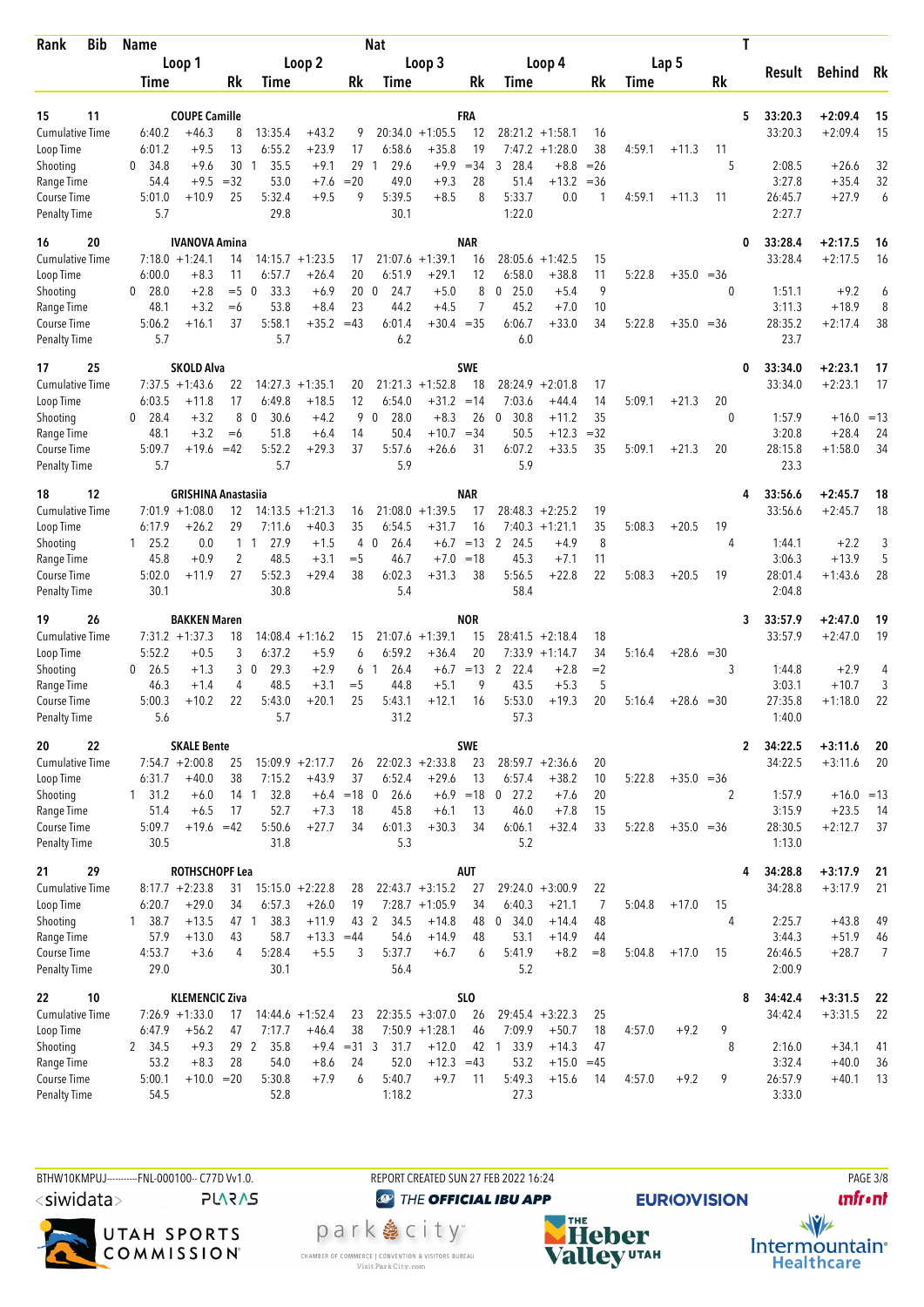| <b>Bib</b><br>Rank                        | <b>Name</b>          |                             |                 |                               |                    |                | <b>Nat</b>              |                    |                  |                      |                    |       |        |              |    | T                       |                        |          |
|-------------------------------------------|----------------------|-----------------------------|-----------------|-------------------------------|--------------------|----------------|-------------------------|--------------------|------------------|----------------------|--------------------|-------|--------|--------------|----|-------------------------|------------------------|----------|
|                                           |                      | Loop 1                      |                 |                               | Loop 2             |                |                         | Loop 3             |                  |                      | Loop 4             |       |        | Lap 5        |    |                         |                        |          |
|                                           | Time                 |                             | Rk              | Time                          |                    | Rk             | Time                    |                    | Rk               | Time                 |                    | Rk    | Time   |              | Rk | Result                  | Behind                 | Rk       |
|                                           |                      |                             |                 |                               |                    |                |                         |                    |                  |                      |                    |       |        |              |    |                         |                        |          |
| 13<br>23<br><b>Cumulative Time</b>        | $7:01.3 +1:07.4$     | <b>BATMANOVA Anastasiia</b> | 11              | 13:39.8                       | $+47.6$            | 10             |                         | $21:24.6 + 1:56.1$ | <b>NAR</b><br>20 | 29:22.4              | $+2:59.3$          | 21    |        |              |    | 5<br>34:44.1<br>34:44.1 | $+3:33.2$<br>$+3:33.2$ | 23<br>23 |
| Loop Time                                 | 6:17.3               | $+25.6$                     | 28              | 6:38.5                        | $+7.2$             | 7              | 7:44.8                  | $+1:22.0$          | 43               | 7:57.8               | $+1:38.6$          | 44    | 5:21.7 | $+33.9$      | 33 |                         |                        |          |
| Shooting                                  | 33.2<br>$\mathbf{1}$ | $+8.0$                      | 240             | 26.4                          | 0.0                | $\mathbf{1}$   | 2<br>24.5               | $+4.8$             | 6                | 2 28.9               | $+9.3$             | 29    |        |              | 5  | 1:53.1                  | $+11.2$                | 9        |
| Range Time                                | 52.2                 | $+7.3$                      | 21              | 45.4                          | 0.0                | 1              | 44.7                    | $+5.0$             | 8                | 49.5                 | $+11.3$            | 28    |        |              |    | 3:11.8                  | $+19.4$                | 9        |
| Course Time                               | 4:54.7               | $+4.6$                      | 6               | 5:47.0                        | $+24.1$            | 29             | 6:01.7                  | $+30.7$            | 37               | 6:07.9               | $+34.2$            | 36    | 5:21.7 | $+33.9$      | 33 | 28:13.0                 | $+1:55.2$              | 33       |
| <b>Penalty Time</b>                       | 30.3                 |                             |                 | 6.0                           |                    |                | 58.4                    |                    |                  | 1:00.3               |                    |       |        |              |    | 2:35.3                  |                        |          |
| 24<br>23                                  |                      | <b>REMONNAY Noemie</b>      |                 |                               |                    |                |                         |                    | FRA              |                      |                    |       |        |              |    | 34:50.1<br>5            | $+3:39.2$              | 24       |
| <b>Cumulative Time</b>                    | $7:31.2 +1:37.3$     |                             | 19              | 14:30.9                       | $+1:38.7$          | 21             |                         | $21:42.7 + 2:14.2$ | 21               |                      | $29:42.3 + 3:19.2$ | 24    |        |              |    | 34:50.1                 | $+3:39.2$              | 24       |
| Loop Time                                 | 6:05.2               | $+13.5$                     | 19              | 6:59.7                        | $+28.4$            | 23             | 7:11.8                  | $+49.0$            | 25               | 7:59.6               | $+1:40.4$          | 46    | 5:07.8 | $+20.0$      | 17 |                         |                        |          |
| Shooting                                  | 37.5<br>0            | $+12.3$                     | 43              | 39.9<br>-1                    | $+13.5$            | 48             | 37.0<br>1               | $+17.3$            | 50               | 3<br>28.3            | $+8.7$             | 25    |        |              | 5  | 2:22.8                  | $+40.9$                | 47       |
| Range Time                                | 56.6                 | $+11.7$                     | $= 38$          | 59.3                          | $+13.9$            | 47             | 56.8                    | $+17.1$            | 49               | 48.8                 | $+10.6$            | 26    |        |              |    | 3:41.5                  | $+49.1$                | 44       |
| Course Time                               | 5:03.7               | $+13.6$                     | 30              | 5:30.6                        | $+7.7$             | 5              | 5:44.2                  | $+13.2$            | 18               | 5:48.2               | $+14.5$            | 11    | 5:07.8 | $+20.0$      | 17 | 27:14.5                 | $+56.7$                | 16       |
| <b>Penalty Time</b>                       | 4.9                  |                             |                 | 29.8                          |                    |                | 30.7                    |                    |                  | 1:22.6               |                    |       |        |              |    | 2:28.2                  |                        |          |
| 19<br>25                                  |                      | <b>ZINGERLE Linda</b>       |                 |                               |                    |                |                         |                    | <b>ITA</b>       |                      |                    |       |        |              |    | 35:06.0<br>6            | $+3:55.1$              | 25       |
| <b>Cumulative Time</b>                    | 7:59.1               | $+2:05.2$                   | 26              | 14:32.5                       | $+1:40.3$          | 22             |                         | $21:51.7 + 2:23.2$ | 22               | 29:41.0              | $+3:17.9$          | 23    |        |              |    | 35:06.0                 | $+3:55.1$              | 25       |
| Loop Time                                 | 6:43.1               | $+51.4$                     | 43              | 6:33.4                        | $+2.1$             | 2              | 7:19.2                  | $+56.4$            | 31               |                      | $7:49.3 +1:30.1$   | 40    | 5:25.0 | $+37.2 = 40$ |    |                         |                        |          |
| Shooting                                  | 32.0<br>2            | $+6.8$                      | 18              | 29.0<br>$\overline{0}$        | $+2.6$             | 5              | $\overline{2}$<br>26.2  | $+6.5$             | 12               | 26.1<br>2            | $+6.5$             | 14    |        |              | 6  | 1:53.5                  | $+11.6$                | 10       |
| Range Time                                | 51.5                 | +6.6                        | 18              | 48.2                          | $+2.8$             | 3              | 47.0                    | $+7.3$             | 21               | 46.9                 | $+8.7$             | 20    |        |              |    | 3:13.6                  | $+21.2$                | 11       |
| Course Time<br><b>Penalty Time</b>        | 4:55.5<br>56.0       | $+5.4$                      | 7               | 5:39.9<br>5.3                 | $+17.0$            | 18             | 5:33.6<br>58.6          | $+2.6$             | 3                | 6:01.0<br>1:01.4     | $+27.3$            | 26    | 5:25.0 | $+37.2 = 40$ |    | 27:35.0<br>3:01.4       | $+1:17.2$              | 21       |
|                                           |                      |                             |                 |                               |                    |                |                         |                    |                  |                      |                    |       |        |              |    |                         |                        |          |
| 26<br>6<br><b>Cumulative Time</b>         | $7:41.2 + 1:47.3$    | <b>SKREDE Aasne</b>         | 23              |                               | $14:21.0 + 1:28.8$ | 18             |                         | $22:18.3 + 2:49.8$ | <b>NOR</b><br>24 |                      | $30:20.5 + 3:57.4$ | 27    |        |              |    | 35:30.3<br>9<br>35:30.3 | $+4:19.4$<br>$+4:19.4$ | 26<br>26 |
| Loop Time                                 | $7:18.2 + 1:26.5$    |                             | 52              | 6:39.8                        | $+8.5$             | $=9$           | 7:57.3                  | $+1:34.5$          | 48               |                      | $8:02.2 +1:43.0$   | 48    | 5:09.8 | $+22.0$      | 21 |                         |                        |          |
| Shooting                                  | 3 33.4               | $+8.2$                      | 25              | $\boldsymbol{0}$<br>34.2      | $+7.8$             | $= 22 \quad 3$ | 28.4                    | $+8.7$             | 27               | 25.7<br>3            | $+6.1$             | $=12$ |        |              | 9  | 2:01.9                  | $+20.0$                | 24       |
| Range Time                                | 52.1                 | $+7.2$                      | 20              | 54.3                          | $+8.9$             | 27             | 49.4                    | $+9.7$             | 29               | 46.6                 | $+8.4$             | $=18$ |        |              |    | 3:22.4                  | $+30.0$                | 26       |
| Course Time                               | 5:04.4               | $+14.3$                     | 31              | 5:39.8                        | $+16.9$            | 17             | 5:44.4                  | $+13.4$            | 21               | 5:50.9               | $+17.2$            | $=15$ | 5:09.8 | $+22.0$      | 21 | 27:29.3                 | $+1:11.5$              | 18       |
| <b>Penalty Time</b>                       | 1:21.7               |                             |                 | 5.7                           |                    |                | 1:23.4                  |                    |                  | 1:24.6               |                    |       |        |              |    | 4:15.5                  |                        |          |
| 27<br>27                                  |                      |                             |                 | <b>HEIJDENBERG Anna-karin</b> |                    |                |                         |                    | <b>SWE</b>       |                      |                    |       |        |              |    | 35:33.1<br>4            | $+4:22.2$              | 27       |
| <b>Cumulative Time</b>                    | $7:43.4 +1:49.5$     |                             | 24              | 14:53.0                       | $+2:00.8$          | 24             |                         | $22:19.4 + 2:50.9$ | 25               | 30:11.8              | $+3:48.7$          | 26    |        |              |    | 35:33.1                 | $+4:22.2$              | 27       |
| Loop Time                                 | 6:02.4               | $+10.7$                     | 15              | 7:09.6                        | $+38.3$            | $=32$          |                         | $7:26.4 +1:03.6$   | 33               |                      | $7:52.4 +1:33.2$   | 42    | 5:21.3 | $+33.5$      | 32 |                         |                        |          |
| Shooting                                  | 31.9<br>0            | +6.7                        | $17-1$          | 39.7                          | $+13.3$            | 47 1           | 30.7                    | $+11.0$            | 38               | $\mathbf{2}$<br>30.1 | $+10.5$            | $=32$ |        |              | 4  | 2:12.5                  | $+30.6$                | 38       |
| Range Time                                | 53.5                 | $+8.6$                      | 29              | 56.1                          | $+10.7$            | $=35$          | 51.9                    | $+12.2$            | 42               | 51.2                 | $+13.0$            | 35    |        |              |    | 3:32.7                  | $+40.3$                | 37       |
| <b>Course Time</b><br><b>Penalty Time</b> | 5:03.2<br>5.7        | $+13.1$                     | 28              | 5:41.7<br>31.8                | $+18.8$            | 22             | 6:00.9<br>33.6          | $+29.9$            | 33               | 6:03.1<br>58.1       | $+29.4$            | 29    | 5:21.3 | $+33.5$      | 32 | 28:10.2<br>2:09.3       | $+1:52.4$              | 31       |
|                                           |                      |                             |                 |                               |                    |                |                         |                    |                  |                      |                    |       |        |              |    |                         |                        |          |
| 37<br>28<br><b>Cumulative Time</b>        | $8:27.2 +2:33.3$     | <b>JANDOVA Tereza</b>       | 33              |                               | $15:34.6 + 2:42.4$ | 30             |                         | $22:53.0 + 3:24.5$ | <b>CZE</b><br>28 |                      | $30:21.4 + 3:58.3$ | 28    |        |              |    | 35:34.1<br>3<br>35:34.1 | $+4:23.2$<br>$+4:23.2$ | 28<br>28 |
| Loop Time                                 | 6:04.2               | $+12.5$                     | 18              | 7:07.4                        | $+36.1$            | 29             | 7:18.4                  | $+55.6$            | 30               |                      | $7:28.4$ +1:09.2   | $=29$ | 5:12.7 | $+24.9$      | 24 |                         |                        |          |
| Shooting                                  | $0$ 32.4             | $+7.2$                      | 21 <sub>1</sub> | 30.1                          | $+3.7$             |                | 7 <sub>1</sub><br>28.5  | $+8.8$             |                  | 28 1 29.4            | $+9.8$             | 30    |        |              | 3  | 2:00.4                  | $+18.5 = 20$           |          |
| Range Time                                | 52.5                 | $+7.6$                      | $=22$           | 49.3                          | $+3.9$             | 9              | 50.9                    | $+11.2$            | 41               | 49.6                 | $+11.4 = 29$       |       |        |              |    | 3:22.3                  | $+29.9$                | 25       |
| Course Time                               | 5:05.4               | $+15.3$                     | 34              | 5:44.3                        | $+21.4$            | 27             | 5:54.8                  | $+23.8$            | 27               | 6:05.6               | $+31.9 = 31$       |       | 5:12.7 | $+24.9$      | 24 | 28:02.8                 | $+1:45.0$              | 29       |
| <b>Penalty Time</b>                       | 6.2                  |                             |                 | 33.7                          |                    |                | 32.6                    |                    |                  | 33.1                 |                    |       |        |              |    | 1:45.7                  |                        |          |
| 14<br>29                                  |                      | <b>BRAUN Mareike</b>        |                 |                               |                    |                |                         |                    | <b>GER</b>       |                      |                    |       |        |              |    | 35:42.1<br>9            | $+4:31.2$              | 29       |
| <b>Cumulative Time</b>                    | $7:33.3 +1:39.4$     |                             | 21              |                               | $15:49.6 + 2:57.4$ | 32             |                         | $23:20.1 + 3:51.6$ | 32               |                      | $30:38.2 +4:15.1$  | 29    |        |              |    | 35:42.1                 | $+4:31.2$              | 29       |
| Loop Time                                 | 6:46.3               | $+54.6$                     | 45              |                               | $8:16.3 +1:45.0$   | 55             |                         | $7:30.5 +1:07.7$   | 37               | 7:18.1               | $+58.9$            | 26    | 5:03.9 | $+16.1$      | 14 |                         |                        |          |
| Shooting                                  | 2 37.0               | $+11.8$                     | 42 4            | 40.8                          | $+14.4$            |                | 51 2<br>31.0            | $+11.3 = 40$       |                  | $1 \quad 32.4$       | $+12.8$            | $=41$ |        |              | 9  | 2:21.3                  | $+39.4$                | 46       |
| Range Time                                | 55.0                 | $+10.1$                     | 36              | 59.9                          | $+14.5$            | 50             | 49.8                    | $+10.1 = 31$       |                  | 52.0                 | $+13.8$            | 40    |        |              |    | 3:36.7                  | $+44.3$                | 42       |
| Course Time<br><b>Penalty Time</b>        | 4:55.6<br>55.7       | $+5.5$                      | $=8$            | 5:24.1<br>1:52.3              | $+1.2$             | 2              | 5:39.9<br>1:00.8        | $+8.9$             | 9                | 5:50.9<br>35.1       | $+17.2 = 15$       |       | 5:03.9 | $+16.1$      | 14 | 26:54.4<br>4:24.0       | $+36.6$                | 11       |
|                                           |                      |                             |                 |                               |                    |                |                         |                    |                  |                      |                    |       |        |              |    |                         |                        |          |
| 16<br>30<br><b>Cumulative Time</b>        | $8:06.2 +2:12.3$     | <b>PARADIS Pascale</b>      | 29              |                               | $16:02.6 + 3:10.4$ | 34             |                         | $24:05.9 +4:37.4$  | <b>CAN</b><br>40 |                      | $30:52.3 +4:29.2$  | 31    |        |              |    | 35:42.8<br>9<br>35:42.8 | $+4:31.9$<br>$+4:31.9$ | 30<br>30 |
| Loop Time                                 | $7:10.2 +1:18.5$     |                             | 51              |                               | $7:56.4 + 1:25.1$  | 51             |                         | $8:03.3 +1:40.5$   | 51               | 6:46.4               | $+27.2$            | 9     | 4:50.5 | $+2.7$       | 4  |                         |                        |          |
| Shooting                                  | 3, 35.3              | $+10.1$                     | 33 3            | 34.9                          | $+8.5$             |                | 25 <sub>3</sub><br>27.0 | $+7.3$             | 22               | $0$ 32.4             | $+12.8$            | $=41$ |        |              | 9  | 2:09.8                  | $+27.9$                | 33       |
| Range Time                                | 56.9                 | $+12.0$                     | 40              | 57.2                          | $+11.8$            | 39             | 50.7                    | $+11.0$            | 38               | 51.7                 | $+13.5$            | 38    |        |              |    | 3:36.5                  | $+44.1$                | 40       |
| Course Time                               | 4:50.5               | $+0.4$                      | 2               | 5:33.6                        | $+10.7$            | 12             | 5:44.3                  | $+13.3 = 19$       |                  | 5:48.9               | $+15.2$            | 13    | 4:50.5 | $+2.7$       | 4  | 26:47.8                 | $+30.0$                | 8        |
| <b>Penalty Time</b>                       | 1:22.8               |                             |                 | 1:25.5                        |                    |                | 1:28.3                  |                    |                  | 5.8                  |                    |       |        |              |    | 4:22.6                  |                        |          |
|                                           |                      |                             |                 |                               |                    |                |                         |                    |                  |                      |                    |       |        |              |    |                         |                        |          |

BTHW10KMPUJ----------FNL-000100-- C77D Vv1.0. REPORT CREATED SUN 27 FEB 2022 16:24 PAGE 4/8 <siwidata>

**PLARAS** 

UTAH SPORTS<br>COMMISSION

**@** THE OFFICIAL IBU APP

park e city<sup>®</sup>

CHAMBER OF COMMERCE | CONVENTION & VISITORS BUREAU<br>Visit Park City.com

**EURIO)VISION NE**<br>**Valley** UTAH

**unfront** 

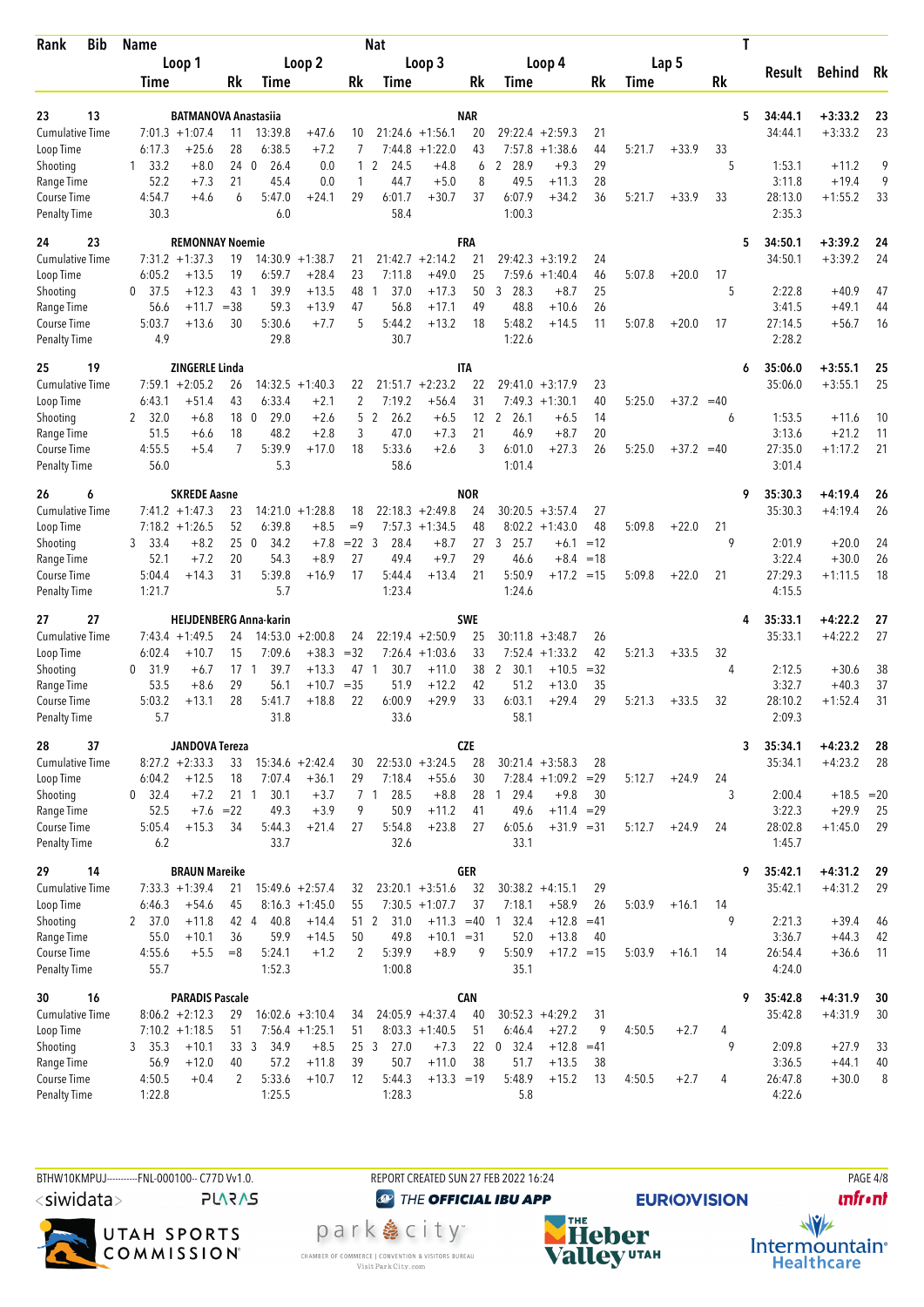| Rank                                | <b>Bib</b> | <b>Name</b>                |                          |              |                   |                      |                 | Nat                  |                                       |             |                            |                        |                |        |         |    | Τ |                    |                         |          |
|-------------------------------------|------------|----------------------------|--------------------------|--------------|-------------------|----------------------|-----------------|----------------------|---------------------------------------|-------------|----------------------------|------------------------|----------------|--------|---------|----|---|--------------------|-------------------------|----------|
|                                     |            | Loop 1                     |                          |              |                   | Loop 2               |                 |                      | Loop 3                                |             | Loop 4                     |                        |                |        | Lap 5   |    |   |                    |                         |          |
|                                     |            | Time                       |                          | Rk           | Time              |                      | Rk              | Time                 |                                       | Rk          | Time                       |                        | Rk             | Time   |         | Rk |   | Result             | <b>Behind</b>           | Rk       |
|                                     |            |                            |                          |              |                   |                      |                 |                      |                                       |             |                            |                        |                |        |         |    |   |                    |                         |          |
| 31<br><b>Cumulative Time</b>        | 30         | $8:06.0 + 2:12.1$          | <b>SHERRINGTON Jenna</b> | 28           |                   | $15:14.5 + 2:22.3$   |                 |                      | $23:34.0 +4:05.5$                     | CAN<br>35   | $30:39.7 + 4:16.6$         |                        |                |        |         |    | 4 | 35:47.9<br>35:47.9 | $+4:37.0$<br>$+4:37.0$  | 31<br>31 |
| Loop Time                           |            | 5:59.0                     | $+7.3$                   | 9            | 7:08.5            | $+37.2$              | 27<br>31        | 8:19.5               | $+1:56.7$                             | 53          | 7:05.7                     | $+46.5$                | 30<br>15       | 5:08.2 | $+20.4$ | 18 |   |                    |                         |          |
| Shooting                            |            | 31.0<br>0                  | $+5.8$                   | $=12$ 1      | 31.4              | $+5.0$               | $= 14$ 3        | 28.6                 | $+8.9$                                | 29          | 0, 26.9                    | $+7.3$                 | 18             |        |         | 4  |   | 1:58.1             | $+16.2$                 | 15       |
| Range Time                          |            | 51.3                       | $+6.4$                   | 16           | 51.9              | $+6.5$               | 15              | 50.8                 | $+11.1$                               | $=39$       | 46.4                       | $+8.2$                 | 17             |        |         |    |   | 3:20.4             | $+28.0$                 | 23       |
| Course Time                         |            | 5:01.5                     | $+11.4$                  | 26           | 5:44.1            | $+21.2$              | 26              | 6:04.5               | $+33.5$                               | 39          | 6:13.5                     | $+39.8$                | 41             | 5:08.2 | $+20.4$ | 18 |   | 28:11.8            | $+1:54.0$               | 32       |
| <b>Penalty Time</b>                 |            | 6.1                        |                          |              | 32.4              |                      |                 | 1:24.2               |                                       |             | 5.7                        |                        |                |        |         |    |   | 2:08.5             |                         |          |
| 32                                  | 31         |                            | OTCOVSKA Kristyna        |              |                   |                      |                 |                      |                                       | <b>CZE</b>  |                            |                        |                |        |         |    | 5 | 36:13.3            | $+5:02.4$               | 32       |
| Cumulative Time                     |            | $8:00.4 +2:06.5$           |                          | 27           |                   | $16:13.3 + 3:21.1$   | 38              |                      | $23:30.7 +4:02.2$                     | 34          | $31:00.2 +4:37.1$          |                        | 33             |        |         |    |   | 36:13.3            | $+5:02.4$               | 32       |
| Loop Time                           |            | 5:53.4                     | $+1.7$                   | 4            |                   | $8:12.9 +1:41.6$     | 54              | 7:17.4               | $+54.6$                               | 29          | 7:29.5                     | $+1:10.3$              | 32             | 5:13.1 | $+25.3$ | 25 |   |                    |                         |          |
| Shooting                            |            | 26.7<br>0                  | $+1.5$                   | 4            | 3<br>34.6         | $+8.2$               | 24              | 27.5<br>1            | $+7.8$                                | $= 23$      | 31.8<br>-1                 | $+12.2$                | 38             |        |         | 5  |   | 2:00.8             | $+18.9$                 | 22       |
| Range Time                          |            | 45.9                       | $+1.0$                   | 3<br>24      | 56.1<br>5:48.6    | $+10.7$              | $=35$           | 47.1                 | $+7.4$                                | 22<br>28    | 50.8<br>6:03.5             | $+12.6$                | 34<br>30       |        |         |    |   | 3:19.9             | $+27.5$                 | 21<br>27 |
| Course Time<br><b>Penalty Time</b>  |            | 5:00.7<br>6.7              | $+10.6$                  |              | 1:28.1            | $+25.7$              | 31              | 5:55.4<br>34.9       | $+24.4$                               |             | 35.1                       | $+29.8$                |                | 5:13.1 | $+25.3$ | 25 |   | 28:01.3<br>2:45.0  | $+1:43.5$               |          |
|                                     |            |                            |                          |              |                   |                      |                 |                      |                                       |             |                            |                        |                |        |         |    |   |                    |                         |          |
| 33                                  | 42         |                            | PEIFFER Benita           |              |                   |                      |                 |                      |                                       | CAN         |                            |                        |                |        |         |    | 3 | 36:18.1            | $+5:07.2$               | 33       |
| <b>Cumulative Time</b><br>Loop Time |            | $9:07.2 +3:13.3$<br>6:08.2 | $+16.5$                  | 40<br>21     | 16:02.1<br>6:54.9 | $+3:09.9$<br>$+23.6$ | 33<br>16        | 7:11.1               | $23:13.2 + 3:44.7$<br>$+48.3$         | 31<br>24    | 31:04.9<br>7:51.7          | $+4:41.8$<br>$+1:32.5$ | 34<br>41       | 5:13.2 | $+25.4$ | 26 |   | 36:18.1            | $+5:07.2$               | 33       |
| Shooting                            |            | 0, 35.2                    | $+10.0$                  | $=31$ 0      | 39.1              | $+12.7$              | 45              | 32.6<br>-1           | $+12.9$                               | 47          | 2 36.0                     | $+16.4$                | 52             |        |         | 3  |   | 2:23.0             | $+41.1$                 | 48       |
| Range Time                          |            | 56.6                       | $+11.7$                  | $=38$        | 59.1              | $+13.7$              | 46              | 53.9                 | $+14.2$                               | 46          | 54.8                       | $+16.6$                | 48             |        |         |    |   | 3:44.4             | $+52.0$                 | 47       |
| Course Time                         |            | 5:05.9                     | $+15.8$                  | $=35$        | 5:50.0            | $+27.1$              | 32              | 5:44.3               | $+13.3 = 19$                          |             | 5:57.1                     | $+23.4$                | 23             | 5:13.2 | $+25.4$ | 26 |   | 27:50.5            | $+1:32.7$               | 24       |
| <b>Penalty Time</b>                 |            | 5.7                        |                          |              | 5.8               |                      |                 | 32.9                 |                                       |             | 59.8                       |                        |                |        |         |    |   | 1:44.2             |                         |          |
| 34                                  | 32         |                            | <b>LEINAMO Sonja</b>     |              |                   |                      |                 |                      |                                       | FIN         |                            |                        |                |        |         |    | 5 | 36:22.5            | $+5:11.6$               | 34       |
| <b>Cumulative Time</b>              |            | $9:35.0 + 3:41.1$          |                          | 41           |                   | $16:34.5 + 3:42.3$   | 41              |                      | $23:48.1 + 4:19.6$                    | 38          | $31:10.7 + 4:47.6$         |                        | 35             |        |         |    |   | 36:22.5            | $+5:11.6$               | 34       |
| Loop Time                           |            | $7:27.0 +1:35.3$           |                          | 53           | 6:59.5            | $+28.2$              | 22              | 7:13.6               | $+50.8$                               | 26          | 7:22.6                     | $+1:03.4$              | 27             | 5:11.8 | $+24.0$ | 23 |   |                    |                         |          |
| Shooting                            |            | 38.5<br>3                  | $+13.3$                  | 45 0         | 38.1              | $+11.7$              | 42              | 32.1<br>-1           | $+12.4$                               | $=44$       | 31.9<br>$\overline{1}$     | $+12.3$                | 39             |        |         | 5  |   | 2:20.8             | $+38.9$                 | 45       |
| Range Time<br>Course Time           |            | 58.0<br>4:57.7             | $+13.1$<br>$+7.6$        | 44<br>12     | 59.4<br>5:53.7    | $+14.0$<br>$+30.8$   | $=48$<br>40     | 50.8<br>5:49.7       | $+11.1$<br>$+18.7$                    | $=39$<br>25 | 50.5<br>5:58.0             | $+12.3$<br>$+24.3$     | $=32$<br>24    | 5:11.8 | $+24.0$ | 23 |   | 3:38.7<br>27:50.9  | $+46.3$<br>$+1:33.1$    | 43<br>25 |
| <b>Penalty Time</b>                 |            | 1:31.3                     |                          |              | 6.3               |                      |                 | 33.1                 |                                       |             | 34.0                       |                        |                |        |         |    |   | 2:44.8             |                         |          |
|                                     |            |                            |                          |              |                   |                      |                 |                      |                                       |             |                            |                        |                |        |         |    |   |                    |                         |          |
| 35                                  | 36         | $8:27.7 + 2:33.8$          | <b>OSTERMAN Erika</b>    |              |                   |                      |                 |                      |                                       | <b>SWE</b>  |                            |                        |                |        |         |    | 3 | 36:29.8            | $+5:18.9$               | 35<br>35 |
| Cumulative Time<br>Loop Time        |            | 6:06.7                     | $+15.0$                  | 34<br>20     | 15:39.5<br>7:11.8 | $+2:47.3$<br>$+40.5$ | 31<br>36        |                      | $23:42.5 +4:14.0$<br>$8:03.0 +1:40.2$ | 37<br>50    | 30:56.2<br>7:13.7          | $+4:33.1$<br>$+54.5$   | 32<br>21       | 5:33.6 | $+45.8$ | 46 |   | 36:29.8            | $+5:18.9$               |          |
| Shooting                            |            | 36.9<br>0                  | $+11.7$                  | 41           | 30.9<br>-1        | $+4.5$               | 10 <sub>2</sub> | 25.7                 | $+6.0$                                | $=9$        | 23.9<br>0                  | $+4.3$                 | 5              |        |         | 3  |   | 1:57.6             | $+15.7$                 | 12       |
| Range Time                          |            | 52.5                       | $+7.6$                   | $= 22$       | 48.5              | $+3.1$               | $=$ 5           | 45.7                 | $+6.0$                                | 12          | 43.6                       | $+5.4$                 | 6              |        |         |    |   | 3:10.3             | $+17.9$                 | 7        |
| Course Time                         |            | 5:08.1                     | $+18.0$                  | 38           | 5:50.8            | $+27.9$              | 36              | 6:15.9               | $+44.9$                               | 50          | 6:24.0                     | $+50.3$                | 50             | 5:33.6 | $+45.8$ | 46 |   | 29:12.4            | $+2:54.6$               | 46       |
| <b>Penalty Time</b>                 |            | 6.0                        |                          |              | 32.5              |                      |                 | 1:01.4               |                                       |             | 6.1                        |                        |                |        |         |    |   | 1:46.1             |                         |          |
| 36                                  | 34         |                            | PAVLUSHINA Kristina      |              |                   |                      |                 |                      |                                       | <b>NAR</b>  |                            |                        |                |        |         |    | 6 | 36:36.9            | $+5:26.0$               | 36       |
| <b>Cumulative Time</b>              |            | $8:29.1 + 2:35.2$          |                          | 35           |                   | $16:12.2 + 3:20.0$   | 37              |                      | $23:26.0 + 3:57.5$                    | 33          | $31:22.8 + 4:59.7$         |                        | 37             |        |         |    |   | 36:36.9            | $+5:26.0$               | 36       |
| Loop Time                           |            | 6:20.1                     | $+28.4$                  | 31           |                   | $7:43.1 + 1:11.8$    | 49              | 7:13.8               | $+51.0$                               | 28          | $7:56.8 +1:37.6$           |                        | 43             | 5:14.1 | $+26.3$ | 27 |   |                    |                         |          |
| Shooting                            |            | $1 \quad 32.1$<br>50.5     | $+6.9$<br>$+5.6$         | 19 2<br>14   | 33.7<br>52.0      | $+7.3$               | 16              | 26.6<br>21 1<br>45.6 | $+5.9$                                |             | $+6.9$ = 18 2 27.0<br>52.2 | $+7.4$<br>$+14.0$      | 19             |        |         | 6  |   | 1:59.6<br>3:20.3   | $+17.7$<br>$+27.9$      | 19<br>22 |
| Range Time<br>Course Time           |            | 4:55.6                     | $+5.5$                   | $=8$         | 5:50.1            | $+6.6$<br>$+27.2$    | 33              | 5:55.5               | $+24.5$                               | 11<br>29    | 6:02.9                     | $+29.2$                | $=41$<br>28    | 5:14.1 | $+26.3$ | 27 |   | 27:58.2            | $+1:40.4$               | 26       |
| <b>Penalty Time</b>                 |            | 33.9                       |                          |              | 1:00.9            |                      |                 | 32.6                 |                                       |             | 1:01.6                     |                        |                |        |         |    |   | 3:09.3             |                         |          |
| 37                                  | 43         |                            | <b>STERTZ Emma</b>       |              |                   |                      |                 |                      |                                       | <b>USA</b>  |                            |                        |                |        |         |    | 1 | 36:40.1            | $+5:29.2$               | 37       |
| <b>Cumulative Time</b>              |            | $9:53.6 + 3:59.7$          |                          | 45           |                   | $16:57.0 +4:04.8$    | 44              |                      | $24:10.7 +4:42.2$                     | 41          | $31:25.6 + 5:02.5$         |                        | 38             |        |         |    |   | 36:40.1            | $+5:29.2$               | 37       |
| Loop Time                           |            | 6:42.6                     | $+50.9$                  | 42           | 7:03.4            | $+32.1$              | 25              | 7:13.7               | $+50.9$                               | 27          | 7:14.9                     | $+55.7$                | 22             | 5:14.5 | $+26.7$ | 28 |   |                    |                         |          |
| Shooting                            |            | 1, 39.7                    | $+14.5$                  | 52 0         | 38.7              | $+12.3$              | 44 0            | 39.0                 | $+19.3$                               | 53          | 35.6<br>0                  | $+16.0$                | 49             |        |         | 1  |   | 2:33.2             | $+51.3$                 | 52       |
| Range Time                          |            | 58.8                       | $+13.9$                  | 49           | 59.4              | $+14.0$              | $=48$           | 58.0                 | $+18.3$                               | 52          | 56.5                       | $+18.3$                | 51             |        |         |    |   | 3:52.7             | $+1:00.3$               | 52       |
| Course Time                         |            | 5:12.7                     | $+22.6$                  | 46           | 5:58.2            | $+35.3$              | 45              | 6:09.9               | $+38.9 = 44$                          |             | 6:12.4                     | $+38.7$                | 40             | 5:14.5 | $+26.7$ | 28 |   | 28:47.7            | $+2:29.9$               | 40       |
| <b>Penalty Time</b>                 |            | 31.1                       |                          |              | 5.7               |                      |                 | 5.8                  |                                       |             | 6.0                        |                        |                |        |         |    |   | 48.6               |                         |          |
| 38                                  | 33         |                            | <b>GEMBICKA Daria</b>    |              |                   |                      |                 |                      |                                       | POL         |                            |                        |                |        |         |    | 6 | 36:43.5            | $+5:32.6$               | 38       |
| <b>Cumulative Time</b>              |            | $8:25.0 + 2:31.1$          |                          | 32           |                   | $16:03.1 + 3:10.9$   | 35              |                      | $22:57.1 + 3:28.6$                    | 29          | $31:19.5 +4:56.4$          |                        | 36             |        |         |    |   | 36:43.5            | $+5:32.6$               | 38       |
| Loop Time                           |            | 6:17.0                     | $+25.3$                  | 27           |                   | $7:38.1 + 1:06.8$    | 45              | 6:54.0               | $+31.2 = 14$                          |             | $8:22.4 +2:03.2$           |                        | 52             | 5:24.0 | $+36.2$ | 39 |   |                    |                         |          |
| Shooting<br>Range Time              |            | 1 28.0<br>49.5             | $+2.8$<br>$+4.6$         | $=5$ 2<br>11 | 32.8<br>52.9      | $+6.4$<br>$+7.5$     | $=18$ 0<br>19   | 31.0<br>50.6         | $+10.9$                               | 37          | $+11.3$ =40 3 33.2<br>53.2 | $+13.6$<br>$+15.0$     | $=44$<br>$=45$ |        |         | 6  |   | 2:05.1<br>3:26.2   | $+23.2$<br>$+33.8 = 30$ | 27       |
| Course Time                         |            | 4:56.9                     | $+6.8 = 10$              |              | 5:47.3            | $+24.4$              | 30              | 5:57.1               | $+26.1$                               | 30          | 6:02.1                     | $+28.4$                | 27             | 5:24.0 | $+36.2$ | 39 |   | 28:07.4            | $+1:49.6$               | 30       |
| <b>Penalty Time</b>                 |            | 30.6                       |                          |              | 57.8              |                      |                 | 6.3                  |                                       |             | 1:27.0                     |                        |                |        |         |    |   | 3:01.9             |                         |          |
|                                     |            |                            |                          |              |                   |                      |                 |                      |                                       |             |                            |                        |                |        |         |    |   |                    |                         |          |

BTHW10KMPUJ----------FNL-000100-- C77D Vv1.0. REPORT CREATED SUN 27 FEB 2022 16:24 PAGE 5/8 <siwidata>

**PLARAS** 



**@** THE OFFICIAL IBU APP

park e city<sup>®</sup> CHAMBER OF COMMERCE | CONVENTION & VISITORS BUREAU<br>Visit Park City.com



**unfront** 

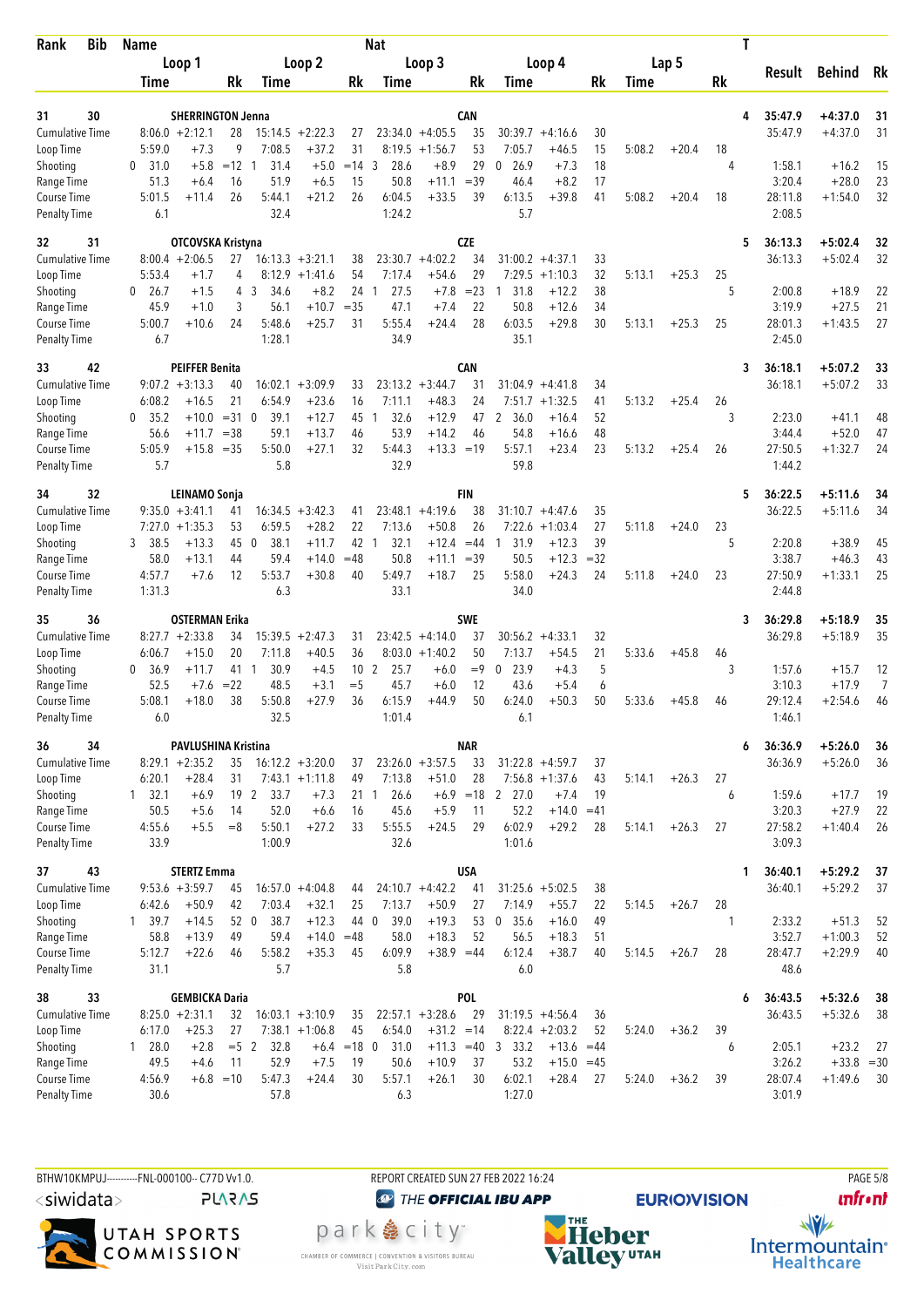| <b>Bib</b><br>Rank                  |  | <b>Name</b>          |                              |                 |                      |                                        |            | Nat                  |                                |              |                             |                               |          |        |                  |       | Τ |                   |                    |              |
|-------------------------------------|--|----------------------|------------------------------|-----------------|----------------------|----------------------------------------|------------|----------------------|--------------------------------|--------------|-----------------------------|-------------------------------|----------|--------|------------------|-------|---|-------------------|--------------------|--------------|
|                                     |  |                      | Loop 1                       |                 |                      | Loop 2                                 |            |                      | Loop 3                         |              |                             | Loop 4                        |          |        | Lap 5            |       |   |                   |                    |              |
|                                     |  | Time                 |                              | Rk              | Time                 |                                        | Rk         | Time                 |                                | Rk           | Time                        |                               | Rk       | Time   |                  | Rk    |   | Result            | <b>Behind</b>      | Rk           |
|                                     |  |                      |                              |                 |                      |                                        |            |                      |                                |              |                             |                               |          |        |                  |       |   |                   |                    |              |
| 49<br>39                            |  |                      | <b>MASARIKOVA Gabriela</b>   |                 |                      |                                        |            |                      |                                | <b>CZE</b>   |                             |                               |          |        |                  |       | 1 | 37:08.5           | $+5:57.6$          | 39           |
| <b>Cumulative Time</b><br>Loop Time |  | 6:18.3               | $9:58.3 +4:04.4$<br>$+26.6$  | 46<br>30        | 7:22.9               | $17:21.2 +4:29.0$<br>$+51.6$           | 46<br>40   | 7:08.0               | $24:29.2 + 5:00.7$<br>$+45.2$  | 43<br>23     | 31:46.0<br>7:16.8           | $+5:22.9$<br>$+57.6$          | 40<br>24 | 5:22.5 | $+34.7$          | 35    |   | 37:08.5           | $+5:57.6$          | 39           |
| Shooting                            |  | 35.2<br>0            | $+10.0$                      | $= 31$          | 35.0<br>1            | $+8.6$                                 | 26         | 32.3<br>0            | $+12.6$                        | 46           | 31.7<br>0                   | $+12.1$                       | 37       |        |                  | 1     |   | 2:14.3            | $+32.4$            | 39           |
| Range Time                          |  | 54.8                 | $+9.9$                       | 35              | 55.6                 | $+10.2$                                | 33         | 54.0                 | $+14.3$                        | 47           | 52.2                        | $+14.0$                       | $=41$    |        |                  |       |   | 3:36.6            | $+44.2$            | 41           |
| Course Time                         |  | 5:17.8               | $+27.7$                      | 51              | 5:55.1               | $+32.2$                                | 41         | 6:07.8               | $+36.8 = 40$                   |              | 6:18.9                      | $+45.2$                       | 47       | 5:22.5 | $+34.7$          | 35    |   | 29:02.1           | $+2:44.3$          | 43           |
| <b>Penalty Time</b>                 |  | 5.6                  |                              |                 | 32.2                 |                                        |            | 6.1                  |                                |              | 5.7                         |                               |          |        |                  |       |   | 49.7              |                    |              |
| 40<br>40                            |  |                      | <b>STANEK Patrycja</b>       |                 |                      |                                        |            |                      |                                | <b>POL</b>   |                             |                               |          |        |                  |       | 5 | 37:08.6           | $+5:57.7$          | 40           |
| <b>Cumulative Time</b>              |  |                      | $8:38.9 +2:45.0$             | 37              | 15:24.9              | $+2:32.7$                              | 29         |                      | $23:12.8 + 3:44.3$             | 30           |                             | $31:46.8 + 5:23.7$            | 41       |        |                  |       |   | 37:08.6           | $+5:57.7$          | 40           |
| Loop Time                           |  | 6:02.9               | +11.2                        | 16              | 6:46.0               | $+14.7$                                | 11         |                      | $7:47.9$ +1:25.1               | 45           | 8:34.0                      | $+2:14.8$                     | 54       | 5:21.8 | $+34.0$          | 34    |   |                   |                    |              |
| Shooting                            |  | $0$ 28.5             | $+3.3$                       | 9               | $\mathbf{0}$<br>42.6 | $+16.2$                                | 52         | 2<br>25.7            | $+6.0$                         | $=9$         | 3<br>30.1                   | $+10.5$                       | $=32$    |        |                  | 5     |   | 2:07.1            | $+25.2$            | 30           |
| Range Time                          |  | 47.5                 | $+2.6$                       | 5               | 53.2                 | $+7.8$                                 | 22         | 46.4                 | $+6.7$                         | 17           | 49.6                        | $+11.4$                       | $=29$    |        |                  |       |   | 3:16.7            | $+24.3$            | 15           |
| Course Time                         |  | 5:09.6               | $+19.5$                      | 41              | 5:46.9               | $+24.0$                                | 28         | 6:01.4               | $+30.4 = 35$                   |              | 6:16.9                      | $+43.2$                       | 44       | 5:21.8 | $+34.0$          | 34    |   | 28:36.6           | $+2:18.8$          | 39           |
| <b>Penalty Time</b>                 |  | 5.7                  |                              |                 | 5.8                  |                                        |            | 1:00.0               |                                |              | 1:27.5                      |                               |          |        |                  |       |   | 2:39.2            |                    |              |
| 35<br>41                            |  |                      | <b>OSL Lisa</b>              |                 |                      |                                        |            |                      |                                | <b>AUT</b>   |                             |                               |          |        |                  |       | 6 | 37:13.6           | $+6:02.7$          | 41           |
| <b>Cumulative Time</b>              |  |                      | $8:30.5 +2:36.6$             | 36              | 16:16.8              | $+3:24.6$                              | 39         |                      | $23:36.6 + 4:08.1$             | 36           | 31:57.2                     | $+5:34.1$                     | 42       |        |                  |       |   | 37:13.6           | $+6:02.7$          | 41           |
| Loop Time                           |  | 6:16.5               | $+24.8$                      | $= 24$          | 7:46.3               | $+1:15.0$                              | 50         | 7:19.8               | $+57.0$                        | 32           | 8:20.6                      | $+2:01.4$                     | 51       | 5:16.4 | $+28.6 = 30$     |       |   |                   |                    |              |
| Shooting                            |  | $\mathbf{0}$<br>36.1 | $+10.9$                      | 37 2            | 35.9                 | $+9.5$                                 | 33         | 26.5<br>1            | $+6.8$                         | $=15$        | 26.7<br>3                   | $+7.1$                        | $=15$    |        |                  | 6     |   | 2:05.3            | $+23.4$            | $= 28$       |
| Range Time                          |  | 55.9                 | $+11.0$                      | 37              | 55.8                 | $+10.4$                                | 34         | 46.2                 | $+6.5$                         | 16           | 46.2                        | $+8.0$                        | 16       |        |                  |       |   | 3:24.1            | $+31.7$            | 28           |
| Course Time<br><b>Penalty Time</b>  |  | 5:13.9<br>6.7        | $+23.8$                      | 47              | 5:50.7<br>59.7       | $+27.8$                                | 35         | 5:59.0<br>34.6       | $+28.0$                        | 32           | 6:05.6<br>1:28.8            | +31.9                         | $=31$    | 5:16.4 | $+28.6$          | $=30$ |   | 28:25.6<br>3:09.9 | $+2:07.8$          | 36           |
|                                     |  |                      |                              |                 |                      |                                        |            |                      |                                |              |                             |                               |          |        |                  |       |   |                   |                    |              |
| 39<br>42                            |  |                      | <b>LIIV Lisbeth</b>          |                 |                      |                                        |            |                      |                                | EST          |                             |                               |          |        |                  |       | 3 | 37:20.4           | $+6:09.5$          | 42           |
| <b>Cumulative Time</b>              |  |                      | $9:41.3 + 3:47.4$            | 43              |                      | $16:47.8 + 3:55.6$                     | 43         |                      | $24:22.8 + 4:54.3$             | 42           |                             | $31:40.2 + 5:17.1$            | 39       |        |                  |       |   | 37:20.4           | $+6:09.5$          | 42           |
| Loop Time                           |  |                      | $7:06.3 +1:14.6$             | 49              | 7:06.5               | $+35.2$                                | 27         | 7:35.0               | $+1:12.2$                      | 41           | 7:17.4                      | $+58.2$                       | 25       | 5:40.2 | $+52.4$          | 50    |   |                   |                    |              |
| Shooting<br>Range Time              |  | 2 34.0<br>54.0       | $+8.8$<br>$+9.1$             | 28 0<br>$=30$   | 35.3<br>54.2         | $+8.9$<br>$+8.8$                       | 27<br>26   | 32.0<br>1<br>49.8    | $+12.3$<br>$+10.1$             | 43<br>$= 31$ | 29.7<br>$\mathbf 0$<br>48.2 | $+10.1$<br>$+10.0$            | 31<br>25 |        |                  | 3     |   | 2:11.3<br>3:26.2  | $+29.4$<br>$+33.8$ | 35<br>$= 30$ |
| Course Time                         |  | 5:11.2               | $+21.1$                      | 45              | 6:06.0               | $+43.1$                                | 49         | 6:10.6               | $+39.6$                        | 47           | 6:23.0                      | $+49.3$                       | 48       | 5:40.2 | $+52.4$          | 50    |   | 29:31.0           | $+3:13.2$          | 50           |
| <b>Penalty Time</b>                 |  | 1:01.0               |                              |                 | 6.3                  |                                        |            | 34.5                 |                                |              | 6.1                         |                               |          |        |                  |       |   | 1:48.1            |                    |              |
|                                     |  |                      |                              |                 |                      |                                        |            |                      |                                |              |                             |                               |          |        |                  |       |   |                   |                    |              |
| 38<br>43                            |  |                      | <b>BULINA Sandra</b>         |                 |                      |                                        |            |                      |                                | LAT          |                             |                               |          |        |                  |       | 2 | 37:29.3           | $+6:18.4$          | 43           |
| <b>Cumulative Time</b><br>Loop Time |  | 6:20.6               | $8:51.6 + 2:57.7$<br>$+28.9$ | 38<br>$=32$     |                      | $16:33.9 + 3:41.7$<br>$7:42.3 +1:11.0$ | 40<br>48   | 8:07.4               | $24:41.3 +5:12.8$<br>$+1:44.6$ | 44<br>52     | 32:04.3                     | $+5:41.2$<br>$7:23.0 +1:03.8$ | 43<br>28 | 5:25.0 | $+37.2 = 40$     |       |   | 37:29.3           | $+6:18.4$          | 43           |
| Shooting                            |  | 0<br>41.4            | $+16.2$                      | 54 1            | 45.1                 | $+18.7$                                | 54         | 34.6<br>$\mathbf{1}$ | $+14.9$                        | 49           | 37.6<br>0                   | $+18.0$                       | 54       |        |                  | 2     |   | 2:38.9            | $+57.0$            | 53           |
| Range Time                          |  | 1:00.2               | $+15.3$                      | 52              | 1:04.4               | $+19.0$                                | 53         | 57.1                 | $+17.4$                        | 50           | 59.7                        | $+21.5$                       | 53       |        |                  |       |   | 4:01.4            | $+1:09.0$          | 53           |
| Course Time                         |  | 5:14.2               | $+24.1$                      | 48              | 6:04.8               | $+41.9$                                | 47         | 6:07.8               | $+36.8$                        | $=40$        | 6:17.7                      | $+44.0$                       | 46       | 5:25.0 | $+37.2 = 40$     |       |   | 29:09.5           | $+2:51.7$          | 45           |
| <b>Penalty Time</b>                 |  | 6.2                  |                              |                 | 33.0                 |                                        |            | 1:02.4               |                                |              | 5.6                         |                               |          |        |                  |       |   | 1:47.4            |                    |              |
| 45<br>44                            |  |                      | <b>LUKKARINEN Nenna</b>      |                 |                      |                                        |            |                      |                                | <b>FIN</b>   |                             |                               |          |        |                  |       | 4 | 37:57.5           | $+6:46.6$          | 44           |
| <b>Cumulative Time</b>              |  |                      | $9:53.2 +3:59.3$             | 44              |                      | $17:19.1 + 4:26.9$                     | 45         |                      | $24:49.3 + 5:20.8$             | 46           |                             | $32:30.5 + 6:07.4$            | 45       |        |                  |       |   | 37:57.5           | $+6:46.6$          | 44           |
| Loop Time                           |  | 6:36.2               | $+44.5$                      | 40              | 7:25.9               | $+54.6$                                | 42         |                      | $7:30.2 +1:07.4$               | 36           |                             | $7:41.2 + 1:22.0$             | 37       | 5:27.0 | $+39.2$          | 43    |   |                   |                    |              |
| Shooting                            |  | $1 \quad 36.0$       | $+10.8$                      | 36 <sub>1</sub> | 37.8                 | $+11.4$                                | 40         | 25.8<br>$\mathbf{1}$ | $+6.1$                         |              | 11 1 31.2                   | $+11.6$                       | 36       |        |                  | 4     |   | 2:11.0            | $+29.1$            | 34           |
| Range Time                          |  | 54.0                 | $+9.1$                       | $=30$           | 55.5                 | $+10.1$                                | $= 31$     | 48.6                 | $+8.9$                         | 25           | 51.4                        | $+13.2 = 36$                  |          |        |                  |       |   | 3:29.5            | $+37.1$            | 35           |
| Course Time                         |  | 5:10.8               | $+20.7$                      | 44              | 5:58.1               | $+35.2 = 43$                           |            | 6:08.2               | $+37.2$                        | 42           | 6:15.5                      | $+41.8$                       | 43       | 5:27.0 | $+39.2$          | 43    |   | 28:59.6           | $+2:41.8$          | 42           |
| <b>Penalty Time</b>                 |  | 31.4                 |                              |                 | 32.3                 |                                        |            | 33.4                 |                                |              | 34.3                        |                               |          |        |                  |       |   | 2:11.5            |                    |              |
| 45<br>41                            |  |                      | <b>TOPOR Klaudia</b>         |                 |                      |                                        |            |                      |                                | POL          |                             |                               |          |        |                  |       | 3 | 38:03.9           | $+6:53.0$          | 45           |
| <b>Cumulative Time</b>              |  |                      | $8:59.7 + 3:05.8$            | 39              |                      | $16:07.5 + 3:15.3$                     | 36         |                      | $23:48.9 +4:20.4$              | 39           |                             | $32:12.2 + 5:49.1$            | 44       |        |                  |       |   | 38:03.9           | $+6:53.0$          | 45           |
| Loop Time                           |  | 6:16.7               | $+25.0$                      | 26              | 7:07.8               | $+36.5$                                | 30         |                      | $7:41.4 +1:18.6$               | 42           |                             | $8:23.3 +2:04.1$              | 53       |        | $5:51.7 +1:03.9$ | 52    |   |                   |                    |              |
| Shooting                            |  | $0$ 35.5             | $+10.3$                      | 34 0            | 40.2                 | $+13.8$                                | 49 1       | 38.5                 | $+18.8$                        |              | 52 2 35.8                   | $+16.2 = 50$                  |          |        |                  | 3     |   | 2:30.1            | $+48.2$            | 50           |
| Range Time                          |  | 54.5                 | $+9.6$                       | 34<br>49        | 58.4                 | $+13.0$                                | $=40$      | 58.2                 | $+18.5$                        | 53           | 57.6                        | $+19.4$                       | 52       |        |                  |       |   | 3:48.7            | $+56.3$            | 50           |
| Course Time<br><b>Penalty Time</b>  |  | 5:16.1<br>6.1        | $+26.0$                      |                 | 6:03.2<br>6.1        | $+40.3$                                | 46         | 6:09.9<br>33.3       | $+38.9 = 44$                   |              | 6:23.1<br>1:02.6            | $+49.4$                       | 49       |        | $5:51.7 +1:03.9$ | 52    |   | 29:44.0<br>1:48.2 | $+3:26.2$          | 51           |
|                                     |  |                      |                              |                 |                      |                                        |            |                      |                                |              |                             |                               |          |        |                  |       |   |                   |                    |              |
| 50<br>46                            |  |                      | ROUSSEAU Shilo               |                 |                      |                                        |            |                      |                                | <b>CAN</b>   |                             |                               |          |        |                  |       | 4 | 38:20.1           | $+7:09.2$          | 46           |
| <b>Cumulative Time</b>              |  |                      | $10:43.2 +4:49.3$            | 50              |                      | $17:40.4 +4:48.2$                      | 48         |                      | $24:45.3 +5:16.8$              | 45           |                             | $32:46.4 + 6:23.3$            | 46       |        |                  |       |   | 38:20.1           | $+7:09.2$          | 46           |
| Loop Time                           |  |                      | $6:59.2 + 1:07.5$            | 48              | 6:57.2               | $+25.9$                                | 18         | 7:04.9               | $+42.1$                        | 22           |                             | $8:01.1 +1:41.9$              | 47       | 5:33.7 | $+45.9$          | 47    |   |                   |                    |              |
| Shooting<br>Range Time              |  | 2 38.0<br>58.7       | $+12.8$<br>$+13.8 = 47$      | 44 0            | 35.4<br>55.0         | $+9.0$<br>$+9.6$                       | 28 0<br>29 | 30.3<br>50.5         | $+10.6$<br>$+10.8$             | 36           | 37 2 32.3<br>51.9           | $+12.7$<br>$+13.7$            | 40<br>39 |        |                  | 4     |   | 2:16.1<br>3:36.1  | $+34.2$<br>$+43.7$ | 42<br>39     |
| Course Time                         |  | 5:03.5               | $+13.4$                      | 29              | 5:56.5               | $+33.6$                                | 42         | 6:08.7               | $+37.7$                        | 43           | 6:09.4                      | $+35.7$                       | 38       | 5:33.7 | $+45.9$          | 47    |   | 28:51.8           | $+2:34.0$          | 41           |
| <b>Penalty Time</b>                 |  | 56.9                 |                              |                 | 5.6                  |                                        |            | 5.6                  |                                |              | 59.7                        |                               |          |        |                  |       |   | 2:08.0            |                    |              |
|                                     |  |                      |                              |                 |                      |                                        |            |                      |                                |              |                             |                               |          |        |                  |       |   |                   |                    |              |

BTHW10KMPUJ----------FNL-000100-- C77D Vv1.0. REPORT CREATED SUN 27 FEB 2022 16:24 PAGE 6/8 <siwidata>

**PLARAS** 



**@** THE OFFICIAL IBU APP

park e city<sup>®</sup> CHAMBER OF COMMERCE | CONVENTION & VISITORS BUREAU<br>Visit Park City.com



**EURIO)VISION** 

**unfront** 

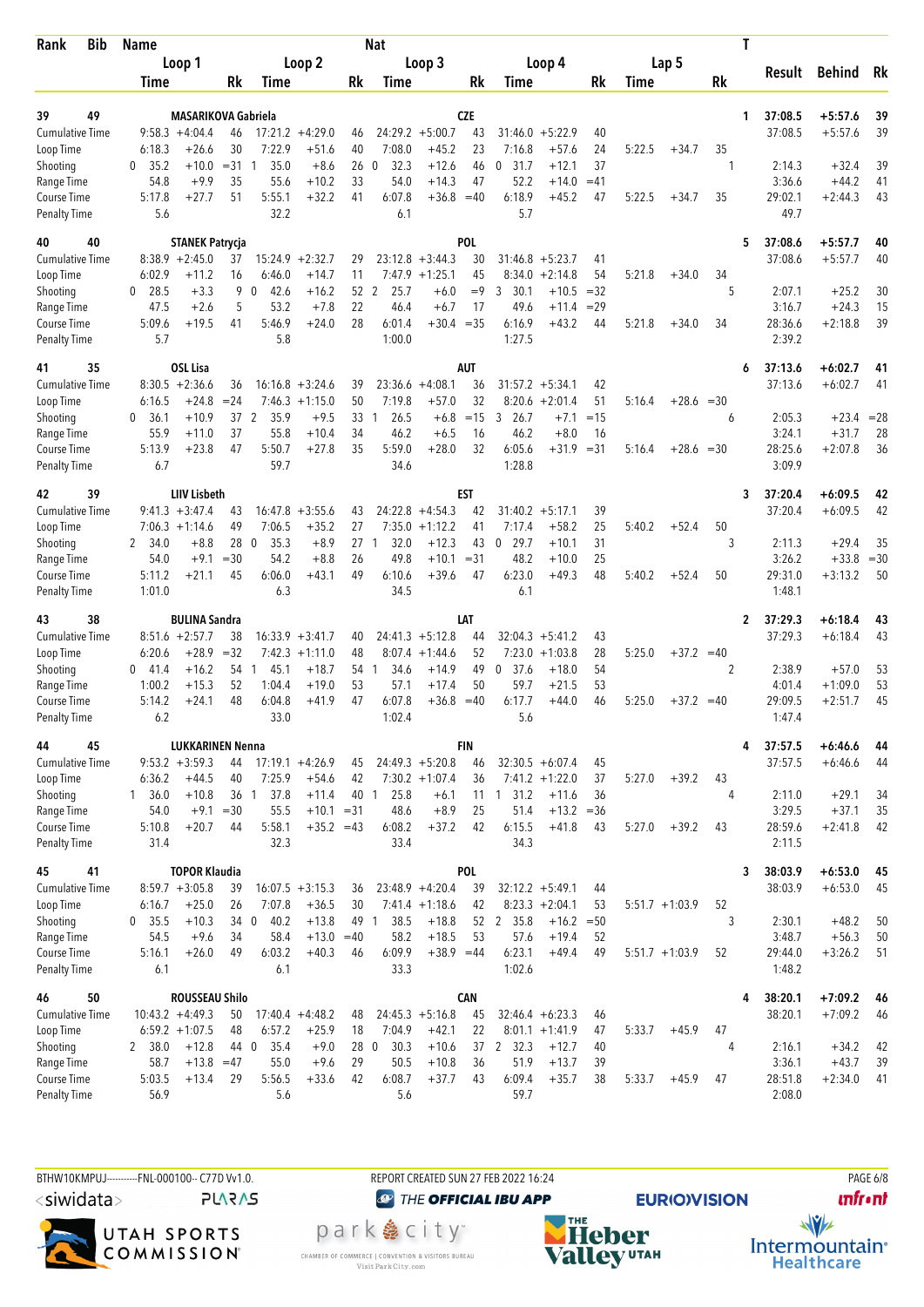| Rank                                | Bib | <b>Name</b>    |                                             |                 |                        |                               |                 | <b>Nat</b>             |                      |                  |                      |                      |          |        |                   |     | Τ            |                    |                        |          |
|-------------------------------------|-----|----------------|---------------------------------------------|-----------------|------------------------|-------------------------------|-----------------|------------------------|----------------------|------------------|----------------------|----------------------|----------|--------|-------------------|-----|--------------|--------------------|------------------------|----------|
|                                     |     |                | Loop 1                                      |                 |                        | Loop 2                        |                 |                        | Loop 3               |                  |                      | Loop 4               |          |        | Lap 5             |     |              |                    |                        |          |
|                                     |     | Time           |                                             | Rk              | Time                   |                               | Rk              | Time                   |                      | Rk               | Time                 |                      | Rk       | Time   |                   | Rk  |              | Result             | Behind                 | Rk       |
|                                     |     |                |                                             |                 |                        |                               |                 |                        |                      |                  |                      |                      |          |        |                   |     |              |                    |                        |          |
| 47<br>47                            |     |                | <b>MADIGAN Margaret</b><br>$9:40.5 +3:46.6$ |                 |                        |                               |                 |                        | $25:07.8 + 5:39.3$   | <b>USA</b><br>48 |                      | $33:06.6 + 6:43.5$   | 47       |        |                   |     | 3            | 38:38.0<br>38:38.0 | $+7:27.1$<br>$+7:27.1$ | 47<br>47 |
| <b>Cumulative Time</b><br>Loop Time |     | 6:15.5         | $+23.8$                                     | 42<br>23        | 7:06.6                 | $16:47.1 + 3:54.9$<br>$+35.3$ | 42<br>28        |                        | $8:20.7 +1:57.9$     | 54               | 7:58.8               | $+1:39.6$            | 45       | 5:31.4 | $+43.6$           | 44  |              |                    |                        |          |
| Shooting                            |     | 0, 39.1        | $+13.9$                                     | 50              | 45.3<br>$\mathbf 0$    | $+18.9$                       | 55              | 2<br>40.8              | $+21.1$              | $= 54$           | 36.5                 | $+16.9$              | 53       |        |                   | 3   |              | 2:41.9             | $+1:00.0$              | 54       |
| Range Time                          |     | 1:00.3         | $+15.4$                                     | 53              | 1:07.2                 | $+21.8$                       | 54              | 1:04.4                 | $+24.7$              | 54               | 1:00.0               | $+21.8$              | 54       |        |                   |     |              | 4:11.9             | $+1:19.5$              | 54       |
| Course Time                         |     | 5:09.3         | $+19.2 = 39$                                |                 | 5:52.5                 | $+29.6$                       | 39              | 6:10.5                 | $+39.5$              | 46               | 6:24.6               | $+50.9$              | 51       | 5:31.4 | $+43.6$           | 44  |              | 29:08.3            | $+2:50.5$              | 44       |
| <b>Penalty Time</b>                 |     | 5.8            |                                             |                 | 6.8                    |                               |                 | 1:05.7                 |                      |                  | 34.1                 |                      |          |        |                   |     |              | 1:52.6             |                        |          |
| 54<br>48                            |     |                | <b>IRVANKOSKI Emilia</b>                    |                 |                        |                               |                 |                        |                      | <b>FIN</b>       |                      |                      |          |        |                   |     | 3            | 38:53.6            | $+7:42.7$              | 48       |
| <b>Cumulative Time</b>              |     |                | $10:38.1 + 4:44.2$                          | 49              |                        | $18:20.2 + 5:28.0$            | 50              |                        | $26:17.4 + 6:48.9$   | 50               | 33:27.8              | $+7:04.7$            | 49       |        |                   |     |              | 38:53.6            | $+7:42.7$              | 48       |
| Loop Time                           |     | 6:41.1         | $+49.4$                                     | 41              |                        | $7:42.1 +1:10.8$              | 46              | 7:57.2                 | $+1:34.4$            | 47               | 7:10.4               | $+51.2$              | 19       | 5:25.8 | $+38.0$           | 42  |              |                    |                        |          |
| Shooting                            |     | 39.4<br>1      | $+14.2$                                     | 51              | 38.0<br>$\overline{1}$ | $+11.6$                       | 41              | 32.1<br>1              | $+12.4$              | $=44$            | $\mathbf 0$<br>30.5  | $+10.9$              | 34       |        |                   | 3   |              | 2:20.2             | $+38.3$                | 44       |
| Range Time                          |     | 59.6           | $+14.7$                                     | 51              | 58.7                   | $+13.3$                       | $=44$           | 53.8                   | $+14.1$              | 45               | 50.3                 | $+12.1$              | 31       |        |                   |     |              | 3:42.4             | $+50.0$                | 45       |
| Course Time                         |     | 5:09.3         | $+19.2 = 39$                                |                 | 6:10.3                 | $+47.4$                       | 51              | 6:28.6                 | $+57.6 = 51$         |                  | 6:14.1               | $+40.4$              | 42       | 5:25.8 | $+38.0$           | 42  |              | 29:28.1            | $+3:10.3$              | 49       |
| <b>Penalty Time</b>                 |     | 32.1           |                                             |                 | 33.0                   |                               |                 | 34.8                   |                      |                  | 5.9                  |                      |          |        |                   |     |              | 1:46.0             |                        |          |
| 49<br>46                            |     |                | <b>WILSON Helen</b>                         |                 |                        |                               |                 |                        |                      | USA              |                      |                      |          |        |                   |     | 1            | 39:01.3            | $+7:50.4$              | 49       |
| Cumulative Time                     |     |                | $9:58.9 + 4:05.0$                           | 47              | 17:21.5                | $+4:29.3$                     | 47              |                        | $24:56.1 + 5:27.6$   | 47               | 33:07.0              | $+6:43.9$            | 48       |        |                   |     |              | 39:01.3            | $+7:50.4$              | 49       |
| Loop Time                           |     | 6:35.9         | $+44.2$                                     | 39              | 7:22.6                 | $+51.3$                       | 39              | 7:34.6                 | $+1:11.8$            | 40               | 8:10.9               | $+1:51.7$            | 49       |        | $5:54.3 +1:06.5$  | 53  |              |                    |                        |          |
| Shooting                            |     | 0, 38.6        | $+13.4$                                     | 46              | 40.5<br>- 0            | $+14.1$                       | 50              | 37.6<br>0              | $+17.9$              | 51               | 35.8<br>1            | $+16.2$              | $= 50$   |        |                   | 1   |              | 2:32.7             | $+50.8$                | 51       |
| Range Time<br>Course Time           |     | 58.6<br>5:31.3 | $+13.7$<br>$+41.2$                          | 46<br>53        | 1:00.7<br>6:15.7       | $+15.3$<br>$+52.8$            | 51<br>53        | 57.4<br>6:31.3         | $+17.7$<br>$+1:00.3$ | 51<br>53         | 55.7<br>6:41.4       | $+17.5$<br>$+1:07.7$ | 49<br>53 |        | $5:54.3 +1:06.5$  | 53  |              | 3:52.4<br>30:54.0  | $+1:00.0$<br>$+4:36.2$ | 51<br>52 |
| <b>Penalty Time</b>                 |     | 6.0            |                                             |                 | 6.1                    |                               |                 | 5.8                    |                      |                  | 33.8                 |                      |          |        |                   |     |              | 51.9               |                        |          |
|                                     |     |                |                                             |                 |                        |                               |                 |                        |                      |                  |                      |                      |          |        |                   |     |              |                    |                        |          |
| 44<br>50<br><b>Cumulative Time</b>  |     |                | <b>BULINA Sanita</b><br>$11:15.7 + 5:21.8$  | 53              |                        | $18:53.1 + 6:00.9$            | 52              |                        | $26:25.5 + 6:57.0$   | LAT<br>51        | $33:37.8$ +7:14.7    |                      | 50       |        |                   |     | 6            | 39:13.5<br>39:13.5 | $+8:02.6$<br>$+8:02.6$ | 50<br>50 |
| Loop Time                           |     |                | $8:01.7 +2:10.0$                            | 55              |                        | $7:37.4$ +1:06.1              | 44              |                        | $7:32.4$ +1:09.6     | 38               | 7:12.3               | $+53.1$              | 20       | 5:35.7 | $+47.9$           | 48  |              |                    |                        |          |
| Shooting                            |     | 4 41.3         | $+16.1$                                     | 53              | 36.1<br>-1             | $+9.7$                        | $=35$           | 26.5<br>$\overline{1}$ | $+6.8$               | $=15$            | $\mathbf 0$<br>27.8  | $+8.2$               | 23       |        |                   | 6   |              | 2:11.8             | $+29.9$                | 36       |
| Range Time                          |     | 1:00.8         | $+15.9$                                     | 54              | 58.4                   | $+13.0$                       | $=40$           | 46.7                   | $+7.0$               | $=18$            | 49.3                 | $+11.1$              | 27       |        |                   |     |              | 3:35.2             | $+42.8$                | 38       |
| Course Time                         |     | 5:05.9         | $+15.8$                                     | $=35$           | 6:05.8                 | $+42.9$                       | 48              | 6:13.2                 | $+42.2$              | 49               | 6:17.4               | $+43.7$              | 45       | 5:35.7 | $+47.9$           | 48  |              | 29:18.0            | $+3:00.2$              | 47       |
| <b>Penalty Time</b>                 |     | 1:54.9         |                                             |                 | 33.2                   |                               |                 | 32.5                   |                      |                  | 5.6                  |                      |          |        |                   |     |              | 3:06.3             |                        |          |
| 52<br>51                            |     |                | <b>KOENIG Seraina</b>                       |                 |                        |                               |                 |                        |                      | <b>SUI</b>       |                      |                      |          |        |                   |     | 6            | 39:36.8            | $+8:25.9$              | 51       |
| <b>Cumulative Time</b>              |     |                | $10:55.1 + 5:01.2$                          | 51              |                        | $18:56.2 + 6:04.0$            | 53              |                        | $26:26.3 + 6:57.8$   | 52               |                      | $33:58.0 +7:34.9$    | 51       |        |                   |     |              | 39:36.8            | $+8:25.9$              | 51       |
| Loop Time                           |     |                | $7:07.1 + 1:15.4$                           | 50              | 8:01.1                 | $+1:29.8$                     | 52              |                        | $7:30.1 + 1:07.3$    | 35               |                      | $7:31.7 +1:12.5$     | 33       | 5:38.8 | $+51.0$           | 49  |              |                    |                        |          |
| Shooting                            |     | 2 31.5         | $+6.3$                                      | 15 <sub>2</sub> | 36.4                   | $+10.0$                       | 37 <sub>1</sub> | 23.9                   | $+4.2$               | 5                | 26.7<br>$\mathbf{1}$ | $+7.1$               | $=15$    |        |                   | 6   |              | 1:58.6             | $+16.7$                | 16       |
| Range Time                          |     | 51.8           | $+6.9$                                      | 19              | 54.1                   | $+8.7$                        | 25              | 46.0                   | $+6.3$               | $=14$            | 47.7                 | $+9.5$               | 23       |        |                   |     |              | 3:19.6             | $+27.2$                | 20       |
| Course Time<br><b>Penalty Time</b>  |     | 5:17.3<br>58.0 | +27.2                                       | 50              | 6:07.8<br>59.2         | $+44.9$                       | 50              | 6:11.5<br>32.6         | $+40.5$              | 48               | 6:11.7<br>32.2       | $+38.0$              | 39       | 5:38.8 | $+51.0$           | 49  |              | 29:27.1<br>3:02.1  | $+3:09.3$              | 48       |
|                                     |     |                |                                             |                 |                        |                               |                 |                        |                      |                  |                      |                      |          |        |                   |     |              |                    |                        |          |
| 55<br>52<br>Cumulative Time         |     |                | <b>BOULEY Cheresa</b><br>$11:13.1 + 5:19.2$ | 52              |                        | $18:36.9 + 5:44.7$            | 51              |                        | $26:39.0 +7:10.5$    | <b>USA</b><br>53 | $34:27.4 + 8:04.3$   |                      | 52       |        |                   |     | 5            | 39:58.9<br>39:58.9 | $+8:48.0$<br>$+8:48.0$ | 52<br>52 |
| Loop Time                           |     | 6:45.1         | $+53.4$                                     | 44              | 7:23.8                 | $+52.5$                       | 41              |                        | $8:02.1 +1:39.3$     | 49               |                      | $7:48.4 + 1:29.2$    | 39       | 5:31.5 | $+43.7$           | 45  |              |                    |                        |          |
| Shooting                            |     | 1 45.9         | $+20.7$                                     | 55 1            | -44.1                  | $+17.7$                       |                 | 46.7<br>53 2           | $+27.0$              | 56               | 143.7                | $+24.1$              | 56       |        |                   | 5   |              | 3:00.5             | $+1:18.6$              | 55       |
| Range Time                          |     | 1:07.7         | $+22.8$                                     | 55              | 1:09.9                 | $+24.5$                       | 55              | 1:07.3                 | $+27.6$              | 56               | 1:07.4               | $+29.2$              | 55       |        |                   |     |              | 4:32.3             | $+1:39.9$              | 55       |
| Course Time                         |     | 5:04.7         | $+14.6$                                     | 32              | 5:41.5                 | $+18.6$                       | 21              | 5:53.6                 | $+22.6$              | 26               | 6:08.2               | $+34.5$              | 37       | 5:31.5 | $+43.7$           | 45  |              | 28:19.5            | $+2:01.7$              | 35       |
| <b>Penalty Time</b>                 |     | 32.7           |                                             |                 | 32.3                   |                               |                 | 1:01.1                 |                      |                  | 32.8                 |                      |          |        |                   |     |              | 2:39.1             |                        |          |
| 48<br>53                            |     |                | <b>GOLUBEVA Inese</b>                       |                 |                        |                               |                 |                        |                      | LAT              |                      |                      |          |        |                   |     | $\mathbf{2}$ | 40:35.5            | $+9:24.6$              | 53       |
| <b>Cumulative Time</b>              |     |                | $10:18.2 + 4:24.3$                          | 48              |                        | $18:00.4 + 5:08.2$            | 49              |                        | $25:46.4 + 6:17.9$   | 49               | $34:32.7 + 8:09.6$   |                      | 53       |        |                   |     |              | 40:35.5            | $+9:24.6$              | 53       |
| Loop Time                           |     | 6:47.2         | $+55.5$                                     | 46              |                        | $7:42.2 +1:10.9$              | 47              |                        | $7:46.0 +1:23.2$     | 44               |                      | $8:46.3 +2:27.1$     | 55       |        | $6:02.8 +1:15.0$  | 54  |              |                    |                        |          |
| Shooting                            |     | 0, 36.2        | $+11.0$                                     | 38 0            | 35.8                   |                               | $+9.4 = 31$     | 30.0<br>$\mathbf 0$    | $+10.3$              | 36               | 2 33.2               | $+13.6$              | $=44$    |        |                   | 2   |              | 2:15.4             | $+33.5$                | 40       |
| Range Time                          |     | 59.2           | $+14.3$                                     | 50              | 58.6                   | $+13.2$                       | 43              | 52.0                   | $+12.3 = 43$         |                  | 56.1                 | $+17.9$              | 50       |        |                   |     |              | 3:45.9             | $+53.5$                | 49       |
| Course Time                         |     | 5:42.1         | $+52.0$                                     | 55              |                        | $6:37.4 +1:14.5$              | 55              |                        | $6:47.9 +1:16.9$     | 55               |                      | $6:47.8 +1:14.1$     | 54       |        | $6:02.8 +1:15.0$  | 54  |              | 31:58.0            | $+5:40.2$              | 55       |
| <b>Penalty Time</b>                 |     | 5.9            |                                             |                 | 6.1                    |                               |                 | 6.0                    |                      |                  | 1:02.3               |                      |          |        |                   |     |              | 1:20.6             |                        |          |
| 53<br>54                            |     |                | <b>SASAKI Misa</b>                          |                 |                        |                               |                 |                        |                      | <b>JPN</b>       |                      |                      |          |        |                   |     | 4            | 41:10.2            | $+9:59.3$              | - 54     |
| <b>Cumulative Time</b>              |     |                | $11:59.0 + 6:05.1$                          | 55              |                        | $20:06.3 +7:14.1$             | 55              |                        | $27:40.3 + 8:11.8$   | 54               | $35:21.4 + 8:58.3$   |                      | 54       |        |                   |     |              | 41:10.2            | $+9:59.3$              | 54       |
| Loop Time                           |     |                | $8:06.0 + 2:14.3$                           | 56              |                        | $8:07.3 +1:36.0$              | 53              |                        | $7:34.0 +1:11.2$     | 39               |                      | $7:41.1 + 1:21.9$    | 36       |        | $5:48.8 + 1:01.0$ | 51  |              |                    |                        |          |
| Shooting<br>Range Time              |     | 3 36.5<br>58.1 | $+11.3$<br>$+13.2$                          | $=39$ 1<br>45   | 39.6<br>1:01.8         | $+13.2$<br>$+16.4$            | 52              | 28.7<br>46 0<br>50.3   | $+9.0$<br>$+10.6$    | 30<br>33         | 0, 32.5<br>54.3      | $+12.9$<br>$+16.1$   | 43<br>47 |        |                   | 4   |              | 2:17.5<br>3:44.5   | $+35.6$<br>$+52.1$     | 43<br>48 |
| Course Time                         |     | 5:34.9         | $+44.8$                                     | 54              |                        | $6:31.2 +1:08.3$              | 54              |                        | $6:37.7 +1:06.7$     | 54               |                      | $6:40.9 +1:07.2$     | 52       |        | $5:48.8 + 1:01.0$ | -51 |              | 31:13.5            | $+4:55.7$              | 54       |
| <b>Penalty Time</b>                 |     | 1:33.0         |                                             |                 | 34.2                   |                               |                 | 5.9                    |                      |                  | 5.8                  |                      |          |        |                   |     |              | 2:19.1             |                        |          |
|                                     |     |                |                                             |                 |                        |                               |                 |                        |                      |                  |                      |                      |          |        |                   |     |              |                    |                        |          |

BTHW10KMPUJ-----------FNL-000100-- C77D Vv1.0. <siwidata>

**PLARAS** 



REPORT CREATED SUN 27 FEB 2022 16:24

CHAMBER OF COMMERCE | CONVENTION & VISITORS BUREAU<br>Visit Park City.com

**@** THE OFFICIAL IBU APP park e city<sup>®</sup>



**PAGE 7/8 unfront** 

 $\frac{1}{\sqrt{2}}$ Intermountain<sup>®</sup><br>Healthcare